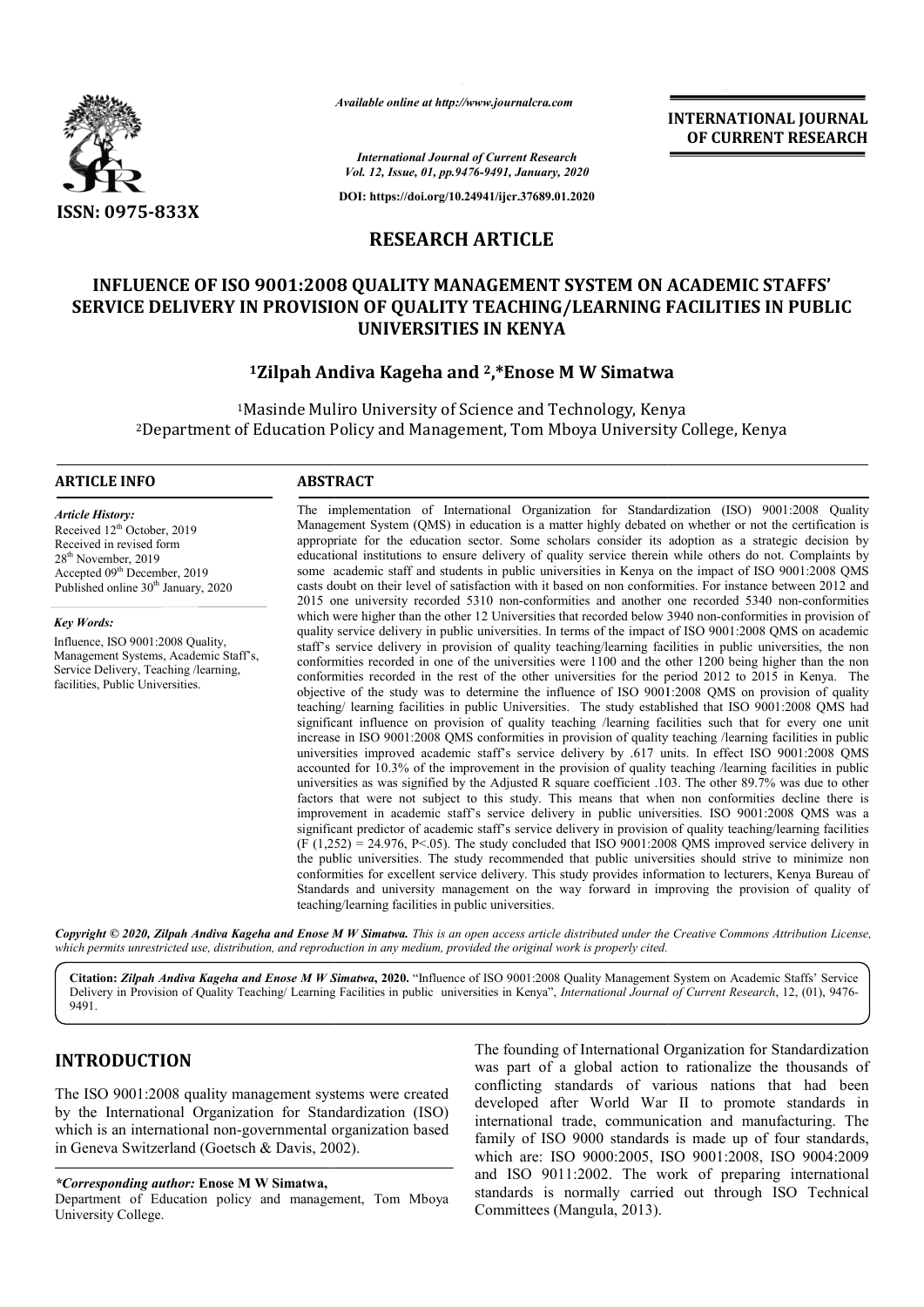International organization for the standardization has authorized a technical committee called TC 176, comprising of 113 members from different countries to be responsible for preparing, establishing, documenting and maintaining the ISO 9001:2008 standard document. The first standard was published in 1987. From 1987 until today the standard has been revised three times. The latest one which is being used worldwide is the ISO 9001:2008 standard for the quality management system and the 2008 reflects the publishing year of the standard. An ISO 9000 registration means that an organization's quality management system meets the requirements of the standard as issued by the international organization for standardization. ISO 9000 introduces users to the eight quality management principles as well as the use of the process approach to achieve continual improvement. ISO 9001 is used when you are seeking to establish a quality management system that provides confidence in the organizations ability to provide products that fulfils customer needs and expectations. It is the standard in the ISO 9000 family against whose requirements the quality management system can be certified by an external body. The standard recognizes that the term "product" applies to services, processed material, hardware and software intended for the customer. There are five sections in the standard that specify activities that need to be considered when implementing the system; overall requirements for the quality management system and documentation; management responsibility, focus, policy, planning and objectives; resource management and allocation; product realization and process management and measurement, monitoring, analysis and improvement (ISO, 9000).

The objectives of ISO 9000:2000 standards are the systematic pursuit of errors and other adverse outcomes, the reduction of variation and organization waste such as non -value added activities (Adolfas, 2008), provision of a quality framework without changing how the organization operates (ISO, 2009), improve competitive advantage, promote brand image and a useful tool of marketing (Singels, Ruel &Water, 2001), effective quality management that is focused on customer satisfaction and continual improvement of the system through objective evaluation (Hoyle, 2003). If properly implemented certification may be used as a practical step towards introduction of total quality management which is strongly emphasized by the new ISO 9000:2000 edition of the series (Kanji, 1998). One of the emerging philosophies in quality management concepts is that Quality Management System is applied to organizations, experimented and implemented in institutions of higher learning so as to provide high quality standards for both industry and education (Ruzevicius, 2005). There is a prevailing belief that higher education has entered a new environment in which quality plays an increasingly important role (Bergman, 1995). Felgenbaum (1994) believed that quality of education is the key factor in invisible competition between countries since the quality of products and services is determined by the way that managers, teachers, workers, engineers and economists think, act and make decisions about quality. The increasing International recognition of economic, environmental and social importance of International standards are being reflected by the inclusion of standardization as a subject in higher education programmes. The late 1980's saw the introduction of industrial quality concepts such as total quality management in a few education and training institutes. In the early 1990s, some pioneers embraced ISO 9000 and since then there has been

increasing evidence that the adoption of total quality management principles and methods including those embedded in the ISO 9000 requirements could be relevant and useful for education and training organizations (Berg, 1996). Education and training organizations seek ISO 9000 certification to improve or maintain the quality of their education or training provision, promotion of a high quality image with high visibility and credibility, a way of responding to external factors such as customers, governments or funding bodies, a method for developing a full quality assurance system which covers the whole organization and the need to improve a number of specific activities of the organization. Freeman (1993) and Chesterton (1944) believed that the ISO 9000 series of quality standards is one way to upgrade the quality of the schools. Healy (1994) believed that the ISO 9000 series of quality standards clearly defines the scope, goal, responsibility, process system, implementation, supervision and evaluation to effectively establish the quality of the school systems. Sallis and Hingley (1991) as cited in Chan, Lee and Chang (2007) pointed out that the implementation of ISO can improve tedious administration procedures at Universities.

According to a study by Sampaio (2009) China was the country with the largest number of ISO 9000 issued certificates in 2004. The first ISO award was won in 2007 by the China Jiliang University Peoples Republic of China (ISO, 2009). In most of the countries in developing Asia the primary motivation for implementing the ISO 9001:2008 standards has been to facilitate exports, especially to the European Union. The reasons for certification among Egyptian companies is to improve efficiency of the quality systems, pressures from competitors and foreign partners, maintain and increase market share, meet government demands and to comply with customers' requirement (Magd & Curry, 2003). Tunisian Companies are driven to seek ISO 9001:2008 Certification by external circumstances such as the suppliers relationships, improvement and market shares increase. In South Africa, Ham (2000) study indicated that the main constraints to certification were costs and the excessive administration involved in the certification process. In Kenya, one hundred and forty two (142) firms are ISO 9001:2008 quality management system certified by Kenya Bureau of Standards (Kenya Bureau of Standards, 2012) and all universities are pursuing the international organization of standardization certification (Fuchaka & Swaleh, 2012). The study by Anyango (2012) indicated that the University of Nairobi adopted the ISO 9001:2008 quality management system in their academics, management and administration which had improved the quality of education, management and service. The study concluded that management should develop the potential of each employee in such a manner that a feeling of belonging to the institution is established through offering maximum opportunity for self development and the top managements' commitment to empower the employees by delegating sufficient authority for them to make both individual and collective decision. Magutu, et al (2010) studied quality managerial practices and academic services at the University of Nairobi and concluded that the University of Nairobi had applied quality management and to a very great extent had ensured that the quality management policy is appropriate to its purpose. The study by Baraza (2013) revealed that there is an effect of ISO 9001:2008 quality management systems certification to the competitive advantage of Kenya's universities. Universities should embrace quality management systems like ISO 9001:2008 Quality Management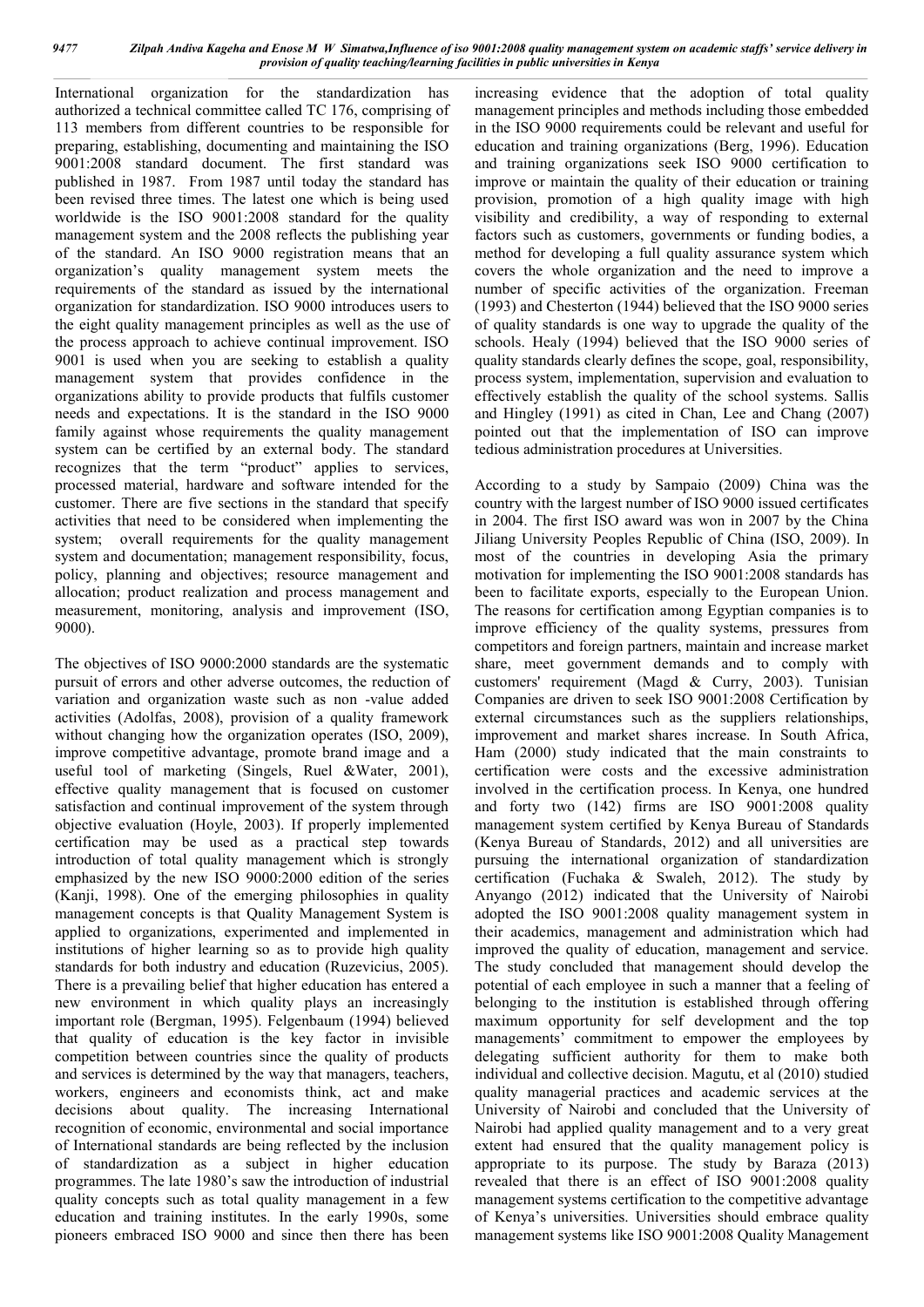System in an endeavor to give quality and relevant higher education. However, the implementation of the standard should be in reference to other quality standards such as Kaizen. Vande Berghe (1997) study of ISO 9000:2008 in Education and training institutions states that ISO 9000:2008 is not an appropriate goal for any organization in any circumstance while Corbelt and Kirsch (2001) noted that the standard has not been the subject of sustained scholarly analysis. A healthy university environment will not only increase the job satisfaction of academic staff but it will at the same time improve the learning environment and increase the productivity of the university (Khalid, 2012). When academic staff perceives lack of support for their work, they are not well motivated to perform their job best in the classroom, and that when lecturers are not satisfied with their working conditions, they prefer to change institutions or leave the profession at once (Smith, 2007). According to Berg (1995) many practitioners in the education and training world over wonder whether this development is the best way to improve quality within education and training institutions while Gudo, Ongachi and Olel (2011) concluded that ISO is fairly technical, formal and proved that things do not change because of new procedures, regulations and documentation. Fuchaka and Swaleh (2012) study indicated that employees did not have a sense of belonging and ownership to the university systems in Kenya and would not go extra mile to add value to them. They also stated that though universities use certification as a proof of their quality management system, ISO 9001:2008 merely look at the adequacy of procedural and management processes and not the actual practice on the ground with respect to job satisfaction of teaching staff.

In Kenya ISO 9001:2008 Quality Management System is generally appreciated despite the contradictions advanced by Fuchaka and Swaleh (2012) and Vusa (2016). Whereas Fuchaka and Swaleh (2012) argue that ISO 9001:2008 QMS has little influence on quality management of universities, Vusa (2016) contends that ISO 9001:2008 QMS has improved quality services in universities. Vusa's (2016) findings are supported by Ruzevicius (2005) whose aim of the study was to highlight peculiarities, problems and inconsistencies of quality assurance in university and university college education established that, the quality of final product of university activities is the result of achievements of all stages of educational process, and that the implementation of Total Quality Management and ISO 9001 system in universities and colleges resulted in optimum involvement by personnel into the process of quality improvement, better usage of personnel competency; more precisely measurement and assessment of work results; better identification and control of processes, rise of satisfaction of clients, social partners and society with universities work results. These discrepancies or contradictions constituted the gap in knowledge this study sought to fill by determining the influence of ISO 9001:2008 Quality Management System on academic staffs' service delivery in public universities in Kenya. In universities in Kenya, the Directorate of Quality Assurance is charged with the responsibility of ensuring that quality and standards in universities are improved and maintained as per the ISO certification. Thus Directorate of Quality Assurance is the secretariat of ISO 9001:2008 QMS. All public universities that are ISO 9001:2008 QMS certified have "Quality Manuals" in which universities have pledged to comply with the ISO 9001:2008 QMS requirements. For instance in the manual of university "F," the Vice Chancellor in his forward remarks:

The university is committed to providing quality higher education through quality teaching and learning, research, consultancy and community outreaches services, good governance and management. To achieve these, the university management has endeavored to streamline its Quality Management System in order to deliver services that can be benchmarked against international standards. Mechanisms for effective systems have been put in place, including documented procedures for various activities in the university. The staff have been trained on QMS and are expected to learn to become responsive and plan for continual improvement. ISO 9001:2008 is our guiding QMS standard. The university will put more emphasis on implementation of plans, review changes and focus on quality service provision to our customers and stakeholders. Quality starts with every one of us and it is our collective responsibility to achieve it. Let us together strive for excellence by creating an environment where processes are effective and efficient in achieving our goals. And the Vice Chancellor of university "E" remarks "The university is committed to quality through teaching, research and development; providing on time services to foster and develop academic excellence in basic and applied research at all levels of study by training practice oriented manpower, who can contribute effectively to social, intellectual and academic development in the community, the nation and the community of nations. The university is committed to communicating exhaustively with its customers, and internally with its employees, to continually improve its services, products, processes, methods, and the work environment to ensure each customer is receiving the highest quality service in compliance with statutory and other regulatory requirements at the committed cost and on time. In order to realize this commitment the university management will monitor and review established quality objectives and the quality policy once every two years. It shall ensure provision of resources for implementation of an effective Quality Management System based on ISO 9001:2008."

# **The Quality Manuals are evidently guided by ISO 9001:2008 QMS requirements / principles. These requirements /principles are;**

- Customer focus: Organizations depend on their customers, and therefore need to shape activities around the fulfillment of market need.
- Leadership: Is needed to provide unity of purpose and direction.
- Involvement of people: Creates an environment where people become fully involved in achieving the organization's objectives.
- Process approach: To achieve organizational objectives, resources and activities need to be managed as processes with an understanding of how the outputs of one process affects the inputs of another.
- System approach to management: The effectiveness and efficiency of the organization depends on a systematized approach to work activities.
- Continuous improvement: Adopting this as a part of everyday culture is a key objective for an organization.
- Fact based decision- making: Effective decisions are based on the logical and intuitive analysis of data and factual information.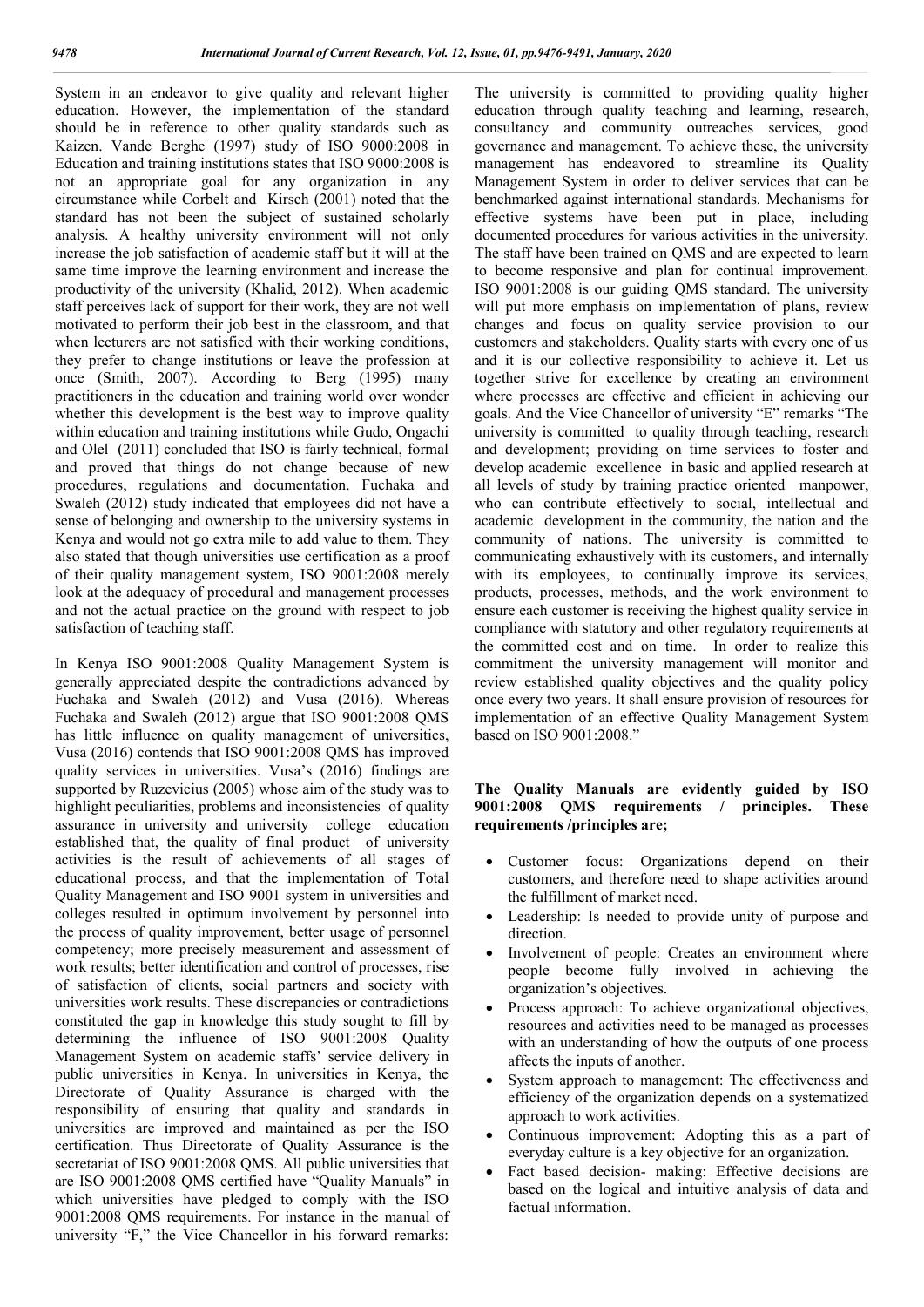Mutually beneficial supplier relationships: Such relationship enhance the ability to create value.

In a nutshell, in the quality manuals, objectives, quality policy, normative reference, QMS, management responsibilities, resource management, realization of education service /product realization; and measurements, analysis and improvement constitute the QMS of the university. All of which are tailored to ISO 9001:2008 QMS and The Management Representative (MR) who is one of the top officers in the university management, normally a Deputy Vice Chancellor or Registrar is the accounting officer of ISO 9001:2008 QMS and also the implementers of the same through the Directorate of Quality Assurance. This means that he/she oversees the implementation of quality service /product in the university. It is also important to note that all the requirements of ISO 9001:2008 QMS are generic and are intended to be applicable to all organizations regardless of the size and products produced. It is also worth noting the benefits of ISO 9001:2008 QMS. First it involves Top Management in the improvement of quality management system; facilitates the organization to become a customer-focused organization; ensures sustained customer satisfaction by producing, delivering and providing support functions that meet the customer's needs and expectations; and increases the effectiveness and efficiency of the organization through continued improvements in systems and product /service quality. The site of the study was universities "E" and "F" (Table 1).

From Table 1, it can be noted that universities "E" and "F" for the period 2012 to 2015 experienced more non conformities than other universities. Thus university "E" reported 5,340 non conformities and university "F" 5,310 compared with the other 12 universities that reported 3,940 and less individually for the same period. The non conformities, deviations or non fulfillment of ISO 9001:2008 QMS requirements in the areas of examination management, teaching process, teaching /learning facilities and curriculum review. The non conformities noted raised the issues of influence of ISO 9001:2008 quality management system on the specified variables that were focused on when certification was done. Thus, it was necessary to investigate the variance accounted for by ISO 9001:2008 quality management systems so that improvement would be earmarked. This is because some studies posit that ISO 9001:2008 quality management system is not a real valuable tool for improvement on quality education while others assert that ISO 9001:2008 quality management system model is the driver of quality in educational organizations (Fuchaka & Swaleh, 2012; Vusa, 2016 & Ruevicius, 2016).

**Research Objective:** The research objective was to determine the influence of ISO 9001:2008 quality management system on academic staffs service delivery in provision of quality teaching/learning facilities.

# **Synthesis of literature on influence of ISO 9001:2008 quality Management system on provision of quality teaching /learning facilities in public universities**

Most African universities do not have adequate physical facilities such as lecture rooms, office and library and laboratory spaces to provide a suitable learning and teaching environment. The existing buildings are often too old, poorly maintained and too small to meet all space requirements.

Some universities such as Makerere have reached or even surpassed their optimal capacity in physical facilities and further increases in student enrolment are likely to yield diminishing returns (Okwakol, 2008). There are serious challenges in Africa with the rapid expansion of universities, inadequate infrastructure, lack of facilities and up to date instructional materials, obsolete and often non-existent equipment, outdated curricula and limited financial resources and administrative support**.** Library facilities and information systems in almost all universities are antiquated, books and scholarly journals are not only few but very old, some dating to 1950's and are therefore irrelevant to current institutional needs and priorities. In many universities library services are not yet computerized. The problem of scarcity of relevant and current journals continues to be the concern of most universities. This means inability of staff to do research, publish and meaningfully contribute to knowledge (Okwakol, 2011).

Research finding by Abend et al (2006) reveal a link between student achievement and the quality of learning facilities provided to support educational programmes. While quality of learning facilities is an important concern to educators, there is no consensus what a quality facility is or how to effectively measure it. However, several writers have suggested a number of criteria that may be used to measure quality of facilities. Such questions as whether the facility adequately supports the desired educational programme or enables the development of learning environment that support students and teachers in achieving their goals are critical measures of quality learning facility. According to Yurko (2005) space quality is a function of an education facility. Examples of space qualities are a learning facility having adequately sized classrooms, availability of natural lighting and a welcoming atmosphere. Other aspects such as level of comfort, cleanliness, and maintenance are also important measures of quality facility.

Research by Garwe (2015) indicated that students complained that some lecturers especially those employed on. A part time basis gave students just one assignment per course. In addition the assignments would be marked and returned just before they sit for exam or at times even after the examination. This unsatisfactory situation of inadequate and infrequent assignments coupled with the poor quantity and quality and timelines of this feedback caused a serious dent in the quality of learning. Many studies have underscored the importance of formative assessment in that they help students to assess themselves for purposes of learning and directing their future studies. Most private universities in Zimbabwe just like in Kenya rely on part time lecturers and have relatively less academic staff members who work on fulltime basis. Ten percent of the students blamed poor teaching on part time lecturers who abscond themselves from lectures. The lecturers will therefore either fail to complete the syllabus or if they do they will make it a crush programme and it is usually very difficult for the student to understand and internalize the information. In addition, they do not have time to consult and mentor students outside the lecture times. Part-time lecturers also tended to be less committed to the institution since they did not participate in university service activities like meetings and taking up some academic and non -academic roles (Garwe, 2015). These practices are what is being referred to as non conformities in ISO 9001:2008 Quality Management System because they work against the requirements for ISO certification.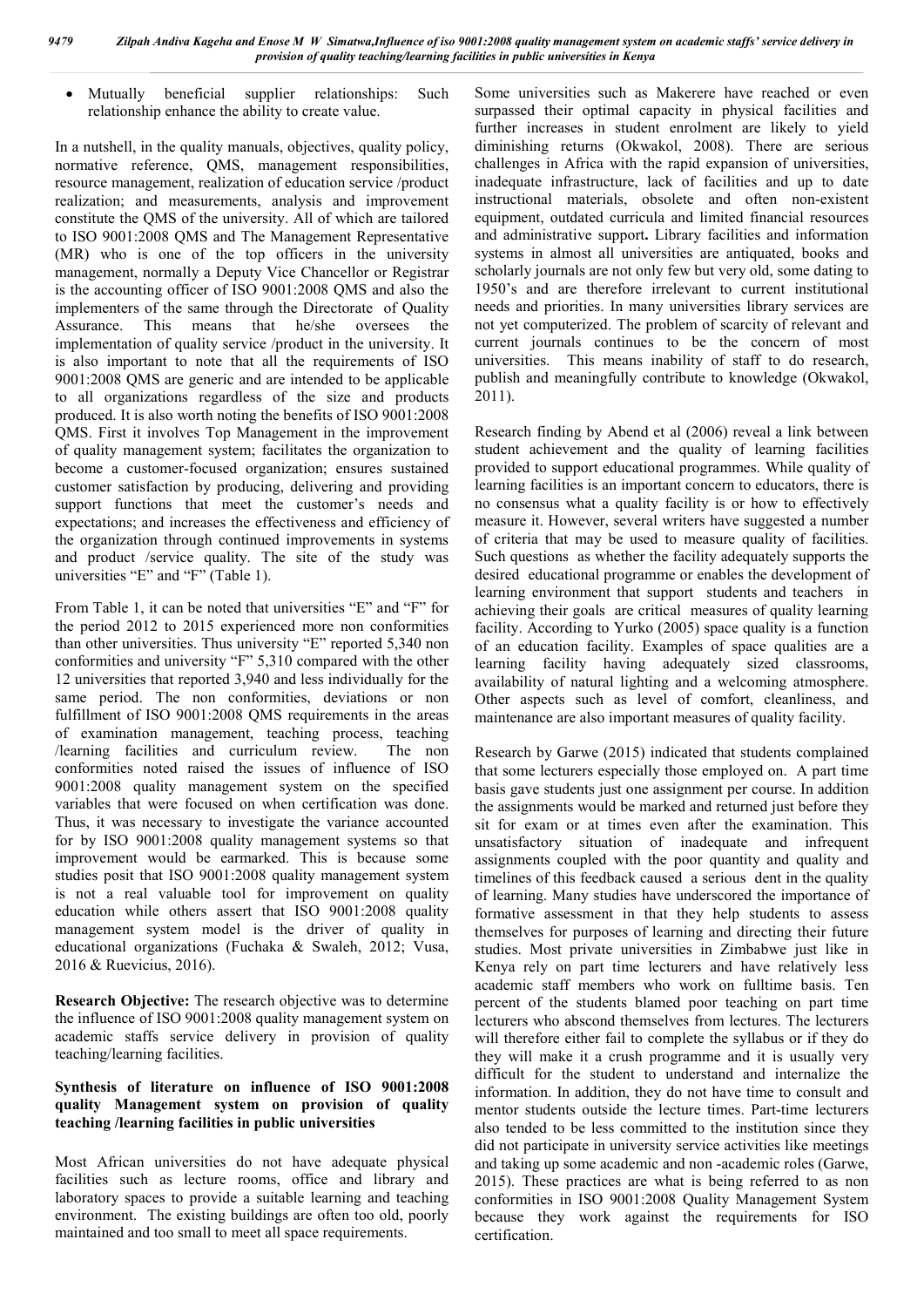It is for this reason that the study was envisaged to determine the actual influence on academic staff service delivery in teaching in public universities. Although no regional infrastructure audit has been conducted, it is reported that there are severe infrastructure constraints in most institutions in Africa. These constraints are affecting the capacity for both teaching and research. Teaching effectiveness is being limited by inadequate facilities, laboratory equipment and computing infrastructure, while student access is limited due to insufficient classrooms or accommodation. Resources for research are of critical importance as the lack of them could be a primary contribution to the brain drain of scientists to industrialized countries (Nyaigoti, 2001 & SARUA, 2009).

It is clear that there are several challenges facing higher education in Kenya and many developing countries. The specific quality issues faced by the public higher education institutions in Kenya are also connected to a number of issues that include: deteriorating physical facilities, rigid programmes that are not responsive to the market, student unrest which leads to long closures and the political appointments of higher education leadership. It is well documented that among other infrastructure and academic problems, windows and doors are falling apart in public universities, residential halls are stinking, there are no subscriptions to journals and no tutorials and that large lecture halls lack efficient microphones. In many universities, academic infrastructure can no longer cope with the number of learners, so the learners have to attend lectures in overcrowded conditions that are not conducive to effective communication and learning (Odhiambo, 2011). Ngome (2003) indicated that in Kenya, as in other African countries, higher education is in deep crisis, preview of pertinent data shows declining public expenditures on higher education, deteriorating teaching conditions, gross over-employment in universities, decaying educational infrastructure and facilities, on increasing rate of unemployment among university graduates, a mass exodus of experienced lecturers; shortage of adequate opportunities for thousands of young people seeking higher education, the absence of academic freedom and a decline in the quality of university graduates. Some of these problems could be partly solved by an effective quality assurance mechanism (Odhiambo, 2011) such as ISO 9001:2008 Quality Management System.

The Commission for University Education in Kenya (2014) guidelines states that a specialized degree awarding institution should have adequate academic resources to ensure quality delivery of programmes. The institution should i) have a critical mass of qualified staff in a specific discipline of national importance, ii) specialized facilities and equipment that meet the standards of the discipline and iii) a specialized library that meets the needs of the discipline. Furthermore, every University should provide appropriate and adequate facilities to cater for the number of programmes on offer and students enrolment. As a minimum, a university should provide the following facilities: a) Lecture theatres or lecture rooms, departmental areas, staff offices and seminar rooms, central administration offices, library, auditorium or lecture theatre, staff common rooms, student common rooms with indoor recreation facilities, outdoor recreation facilities inform of games or sports facilities and drainage system with proper sanitation and water supply, health unit, CT infrastructure and spaces for workshop. At the award of Charter a university should have facilities that can accommodate students in four academic programmes.

The University should provide lecture rooms which are adequate in number and size and are well lit and ventilated. Research by Mbirithi (2013) indicated that Kenyatta and Egerton Universities had inadequate textbooks as it was reported by Heads of Department. Libraries had most inadequate facilities in terms of space and books in Public Universities, both self- sponsored and regular students' complain that the Universities have not invested much in the acquisition of textbooks to cope with the increased student intakes (Mwiria Ngome & Odero, 2007). Many students in public universities conduct their studies in their rooms where they do not make any references due to lack of enough textbooks and sitting space in the libraries. These have implications on the Universities effectiveness in transmitting knowledge and skills by making them possible to avail content, influence the scope and depth of coverage of that content to student and the faculty (Republic of Kenya, 2008). Ahemba (2006) observed that most libraries in African Universities are depleted. Available literature indicates a shortage of funding and investment in many sub-Saharan African universities resulting into deficiencies in key learning resources such as books and other physical infrastructure. Mbirithi's (2013) and Ahemba's (2006) findings concurs with ISO 9001:2008 Quality Management System findings on the fact that provision of quality facilities in universities are necessary for provision of quality service delivery. Therefore it was desirable to establish the influence of ISO 9001:2008 Quality Management System on provision of these facilities in public universities.

The taskforce on Higher Education and Society (World Bank, 2000) observed that most of the teaching practices in African Universities major on rote memorization of factual information and called for learning methods that emphasized greater intellectual engagement, participation and discovery during the learning process, rather than rote learning. Rote learning is most likely to proliferate in resource deficient environments. A Kenyan taskforce for the development of the National Strategy for Higher Education argues that Kenyan University students rely on lecturers notes because library books are insufficient (Republic of Kenya, 2008). In Knowledge economies libraries and computers are critical indicators of quality. The biggest challenge faced by public universities in Kenya is lack of enough teaching and learning resources like textbooks, computers and in general, teaching and learning infrastructure (Chacha, 2005). Research by Mwangi et al (2011) showed that the quality of the library, online resources and lecture facilities did not meet quality measures of adequacy. The facilities were the antithesis of healthy and secure facilities that can provide stimulating setting for the users. Therefore, insufficient resources has a negative impact on the quality of education.

Research by Waswa and Katana (2008) showed that academic staff in Public Universities in Kenya viewed promotion criterion as being unnecessarily inflexible with an overemphasis on chronological teaching duration and refereed publications in international journals. Combined these problems appear to undermine the quality of service delivery as do various counter reactions from staff such as moonlighting, the use of old teaching notes, zero research based teaching and learning, a lack of commitment in mentoring of students and examination oriented teaching rather than education for sustainable development. The reviewed literature indicate that academic staff require provision of quality learning materials to provide quality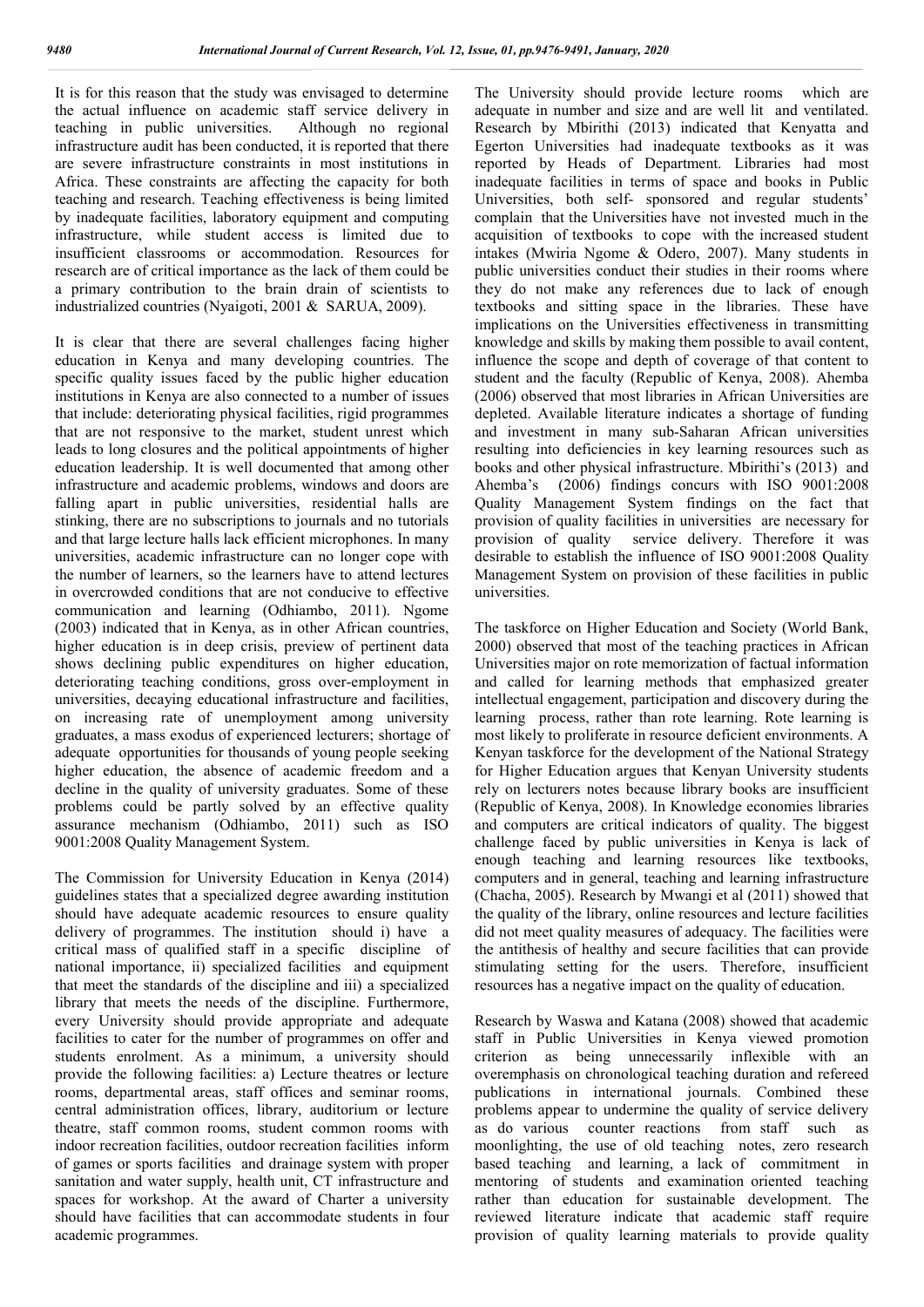teaching which is envisaged by ISO 9001:2008 Quality Management System requirements. According to study by Owino (2011) that there is shortage of learning physical facilities in public universities and effective teaching and learning in public universities was hampered by lack of enough essential facilities. Furthermore, the study found that management of quality assurance in private and public universities in Kenya was significantly different. Private universities were doing better in quality assurance than public universities. This was mainly because private universities had better physical facilities and effectively engaged their stakeholders in management of the institutions. Lack of sufficient physical facilities also impacted negatively on the leadership of universities. This was mainly because funding, purchase and maintenance of facilities in public universities was controlled by the relevant government ministry and budgeted funds were hardly received in full by the universities. A consequence public universities suffered repercussions of demoralized staff and an agitating student body.

According to Okibo et al (2013) in many institutions, students face difficult conditions for study. Severely overcrowded classes, inadequate library and laboratory facilities, distracting living conditions and few if any student services are the norm. The financial strain currently faced by most universities are making conditions even worse. The developing world is littered with deteriorating buildings, inadequate libraries, computer laboratories that are rarely open and scientific equipment that cannot be used for want of supplies and parts. A study by Munene (2008) indicated that in Kenyatta University threat to academic quality emanated from the rapid involvement of privately sponsored students which did not commensurate with an equal increase in the number of teaching staff, library and laboratory facilities as well as staff development opportunities. There have also been problems with infrastructure (lack of staff accommodation, land for expansion and research and poor roads).

Abagi (1999) observes that the increasing student numbers over the years has not been matched by a corresponding expansion in teaching and /learning facilities and class sizes of above 300 are not uncommon in public Universities especially in humanities and education courses. Libraries, laboratories, lecture theatres and halls of residence are all overstretched. The increase in student population has not resulted in more recruitment of teaching staff, resulting in those who have remained being manifestly overloaded. According to Eshiwani (2009), Kenyan universities are forced to work under adverse conditions, poor services, and lack of resources for non-salary academic expenditure such as textbooks, journals, teaching and research equipment and maintenance of such equipment. He asserted that the situation had resulted in lowering of academic standards and of quality of graduates. Graduates are deficient in written communication and technical proficiency which make them unfit for the market. Analysis by Gudo et al (2011) on adequacy of trained staff for library staff in private and public universities showed that 87.50% and 73.33% of librarians in private and public universities respectively were satisfied with the number of trained library staff available. The interpretation was that both private and public universities had enough trained library staff to support effective library services for teaching and learning. The researchers wanted to find out the adequacy of library facilities such as space, print, journals, e-journals, internet and current books. It was found that 100% and 66.66% of librarians in private and public universities

respectively were satisfied with library space. It meant that the library staff were of the opinion that private and public universities had enough reading space in the libraries to accommodate the students. Investigations was done on the perceived adequacy of print journals in university libraries. It was found that 100% and 46.6% of librarians in private and public universities were satisfied with available print journals. It meant that print journals were not adequate in public universities. It was interpreted that public universities did not have a satisfactory number of print journals for effective teaching and learning. Results on the perceived adequacy of internet facilities in university libraries indicated that 100% and 40% of librarians in private and public universities respectively were satisfied with internet facilities. It meant that public universities did not have adequate internet facilities for effective teaching and learning. Analysis was done on the perceived satisfaction with availability of current books (2005- 2010). Responses showed that 100% and 60% of librarians in private and public universities were satisfied with the available current books and journals. It meant that quality teaching and learning in private and public universities was not negatively affected by shortage of current books and journals. The rapid expansion of university education since the 1990's, both in terms of increase in student enrolment and the mushrooming of new universities has stretched physical, academic and financial resources to their limits. It has also posed challenges on how to manage, organize, finance, regulate and integrate university education to ensure sustainable quality and relevance to current and future national human resource requirements. Almost without exception resources fail to match the rate of increase in enrolment, and universities are expected to do more with less in terms of infrastructure, teaching and research facilities (Okwakol, 2008).

Developing Countries are able to attract highly skilled workers from developing countries especially in the critical fields of science and Information Communication Technology. There is a growing mobility of academics, professionals' and skilled workers, especially given the usually less attractive terms and conditions of service, salary structures and work environments in developing countries (Magagula, 2005). Mulryan-Kyne (2010) has found out that large classes of between 300 and 1,000 and even more at the undergraduate level are common at institutions of higher learning in a number of countries. This occurrence according to research poses challenges to both experienced and inexperienced educators who are assigned to teach larger classes. According to Macgregor et al (2001) introductory courses or classes that fulfill general education requirements often carry enrolment of hundreds of students. These large-class settings have historically been heavily lecture-centered, requiring minimal student engagement and expecting little more than memorization of terms and concepts as evidence of student learning. Exley and Demnick (2004) and Bligh (2000) established that when educators are confronted with large classes, they tend to present their lessons using lecture based format rather than engaging themselves in other teaching strategies that promote discussions, critical thinking, change attitudes or behavioral skills. Laurillard (2002) concludes that higher education is made up of students with different academic abilities and as such most students will have to struggle to learn materials presented to them through lectures. The reviewed studies did not address provision of quality teaching /learning facilities and therefore this study attempted to fill the gap.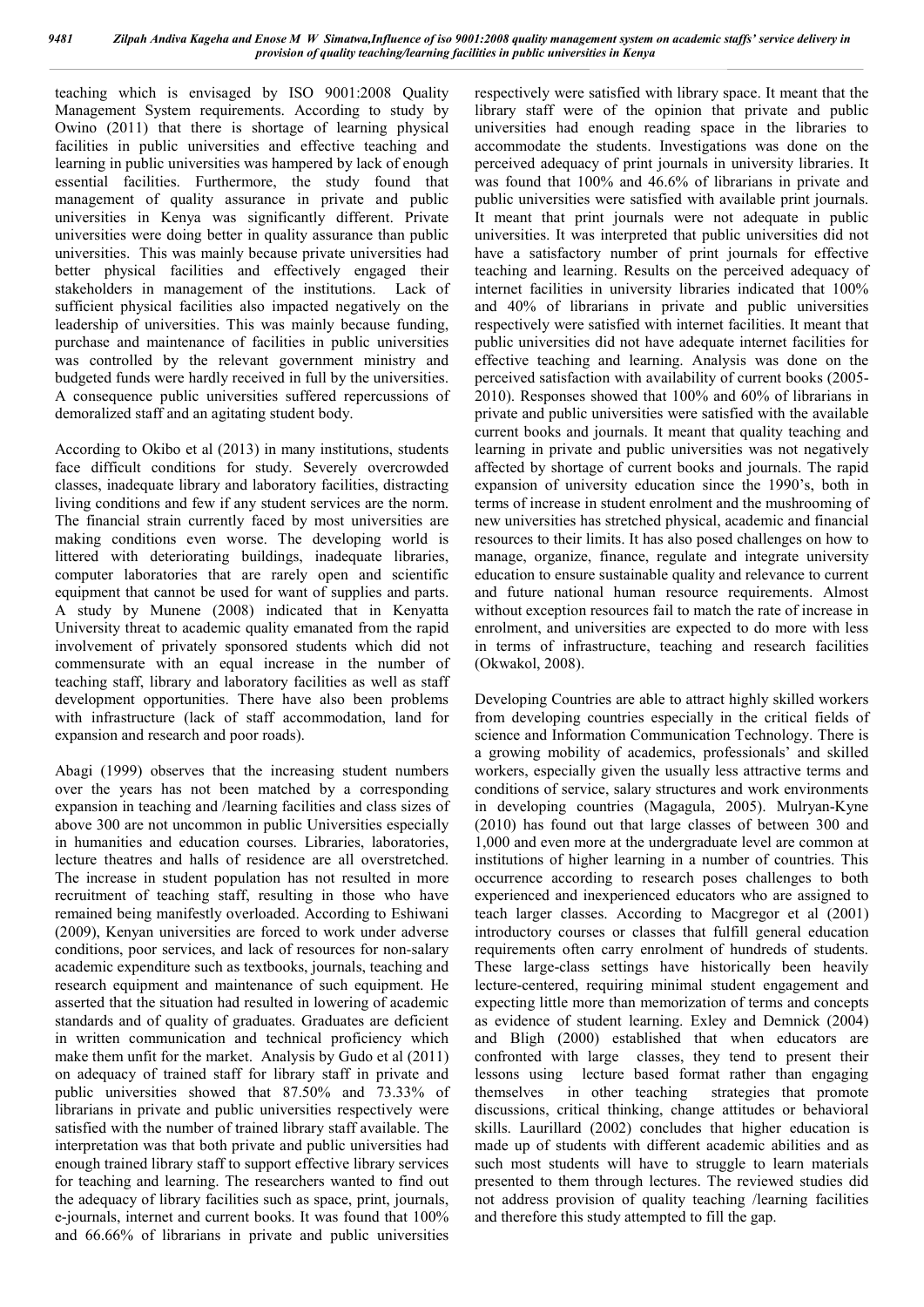# **Conceptual Framework**

While many businesses have benefited, many others have failed to achieve quality and competitive benefits through ISO 9001:2008 implementation which means that not all companies are able to take advantage of the certification. For this reason it was important to take a closer look at the issues surrounding the implementation of ISO 9001:2008 and construct conceptual framework for its successful implementation. Therefore, this study adopted the following conceptual framework.



**Figure 1. Conceptual framework showing the influence of ISO 9001:2008 Quality Management Systems on Academic Staff's Service Delivery in provision of Teaching / learning facilities in Public Universities**

As perceived in the review of the literature, the independent variable for the study is the influence of ISO 9001:2008 quality management system. The dependent variable is academic staff's service delivery in relation to provision of teaching /learning facilities. The intervening variable is the academic staff's attitude. These factors directly or indirectly intervene on the dependent variable and the independent variables as illustrated in Figure 1.

# **RESEARCH METHODOLOGY**

Descriptive and correlational research designs were adopted. Study population was 759 academic staff consisting of 420 from one university and 333 from the other. Fisher's formula was used to determine sample size of 254 teaching staff. Proportionate and purposive sampling was used to select 254 teaching staff, that is, 142 from one university and 112 from another; and saturated sampling was used to select 4 students' leader and 2 management representatives. Questionnaire, interview schedule and document analysis guide were used to collect data.

Face and content validity of the instruments was determined by experts in educational administration. The content validity indices for the four instruments were academic staff questionnaire .89, interview schedule for academic staff .78, observation guide .89 and document analysis guide .89. This means that all the instruments were valid. Cronbach's alpha was used to determine reliability of the instruments using 75(10%) of study population whereby a coefficient of .7 and above at a p-value of 0.05 was considered reliable. The instruments were reliable as their coefficients exceeded .7 at pvalue of .05. Quantitative data was analyzed using frequency counts, means, percentages and regression analysis. Qualitative data was transcribed and analyzed in emergent themes and sub-themes.

## **RESULTS**

From Table 2, it can be noted that the return rate of questionnaire was 100%. This means that they were adequate for analysis of data. Thus according to Mugenda and Mugenda (2003) a response rate of 50% is adequate for analysis and reporting. A response rate of 60% is good and a response rate of 70% and over is very good. In essence these figures serve as guidelines, otherwise a response rate of 100% is the best because it is a representative sample for meaningful generalizations. Since the response rate was 100%, it means the results of this study are generalizable.

#### **Institution Data**

The institution data for the universities that were used as the site of the study were as shown in Table 3. From Table 3, it can be noted that universities had schools and departments. It is important to note that an "institution" is defined as an organization founded for purpose of university education and research. "Public university" means a university established and maintained or assisted out of public funds. "Academic staff" means any person who has been appointed to teach, train or to do research at a university. "Department" means an academic division into which a faculty or school is divided for purposes of teaching, examinations and administration. "Curriculum" means any documented programme of study. "Faculty /school" means an academic division so designed or established under the instruments constituting a university (Ministry of Education, Science and Technology, 2014). Examination on the other hand means an official test that reveals a student knowledge or ability in a particular subject. There are two types of examinations formative and summative evaluations. Formative evaluation are examinations or tests administered in the course of study while summative evaluation are examinations administered at the end of the course /semester. The purpose of examination is fourfold; one, examinations are used to diagnose the strengths and weaknesses of students; two, to inform students of progress in the curriculum; three, help in grading or classifying students, and four, to help in selecting students into correct career and programmes for further studies. Thus without good examinations, an education system can collapse and put the country's development scorecard into disarray.

**ISO 9001:2008 Quality Management System Status Based on Departmental Audit Report in sampled Public Universities in Kenya (n=91) 2014/2015:** In order to establish the influence of ISO 9001:2008 Quality Management System on academic staff's service delivery in public universities in Kenya data on ISO 9001:2008 Quality Management System status was first established from the departmental audit report using document analysis guide. The results were as shown in Table 4. The research hypothesis responded to was: ISO 9001:2008 Quality Management System certification does not influence provision of quality teaching/learning facilities in public universities. In order to establish the influence of ISO 9001:2008 Quality Management System on academic staff's service delivery in provision of quality teaching /learning facilities the null hypothesis, "ISO 9001:2008 Quality Management System has no significant influence on academic staff's service delivery in provision of quality teaching /learning facilities in public universities" was generated. Data on status ISO 9001:2008 Quality Management System after certification (Table 5) and status of quality teaching /learning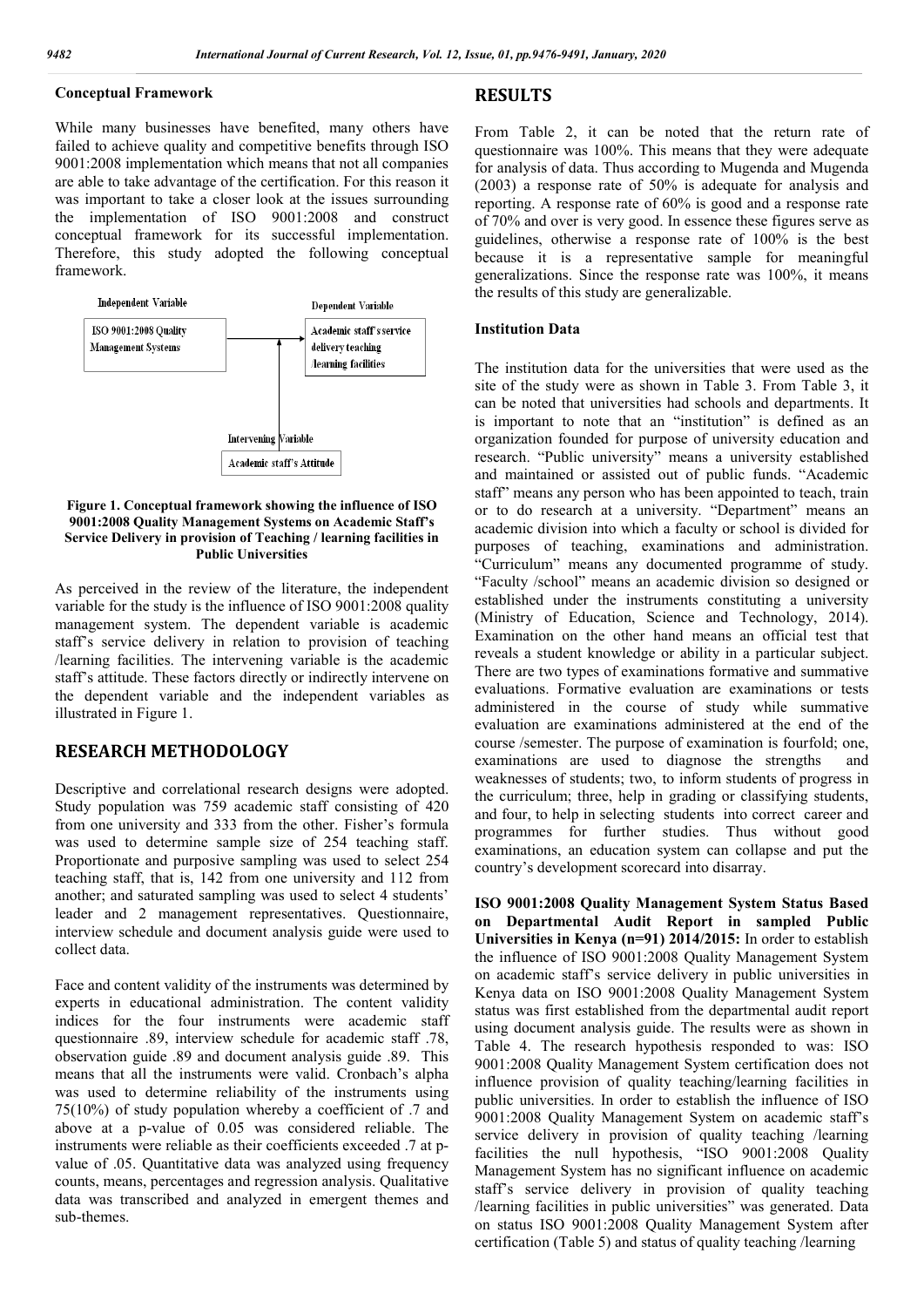# **Table 1. Public Universities in Kenya: Non –conformities 2012 to 2015**

| <b>SN</b> | University | Year of ISO certification       | Areas of Focus and Non-Conformities |            |          |                 |                  |       |  |
|-----------|------------|---------------------------------|-------------------------------------|------------|----------|-----------------|------------------|-------|--|
|           |            |                                 | Examination                         | Curriculum | Teaching | Teaching/lear   | Processing of    | Total |  |
|           |            |                                 | processing                          | review     | process  | ning facilities | University       |       |  |
|           |            |                                 | procedures                          | process    |          |                 | Continuous       |       |  |
|           |            |                                 |                                     |            |          |                 | assessment Tests |       |  |
|           | А          | $20th$ June 2012                | 1650                                | 180        | 230      | 870             | 850              | 3780  |  |
|           | B          | $29th$ July 2009                | 1520                                | 130        | 210      | 850             | 660              | 3370  |  |
| 3         | Ċ          | $30th$ Oct 2014                 | 1630                                | 100        | 240      | 820             | 750              | 3540  |  |
| 4         | С          | $8th$ May 2012                  | 1720                                | 170        | 270      | 920             | 780              | 3860  |  |
|           | E          | January 2011<br>1 <sup>st</sup> | 2300                                | 280        | 360      | 1100            | 1300             | 5340  |  |
| 6         | F          | $26^{th}$ Sep 2013              | 2100                                | 270        | 340      | 1200            | 1400             | 5310  |  |
|           | G          | $20th$ June 2012                | 1620                                | 210        | 180      | 940             | 880              | 3830  |  |
| 8         | H          | $4th$ Dec 2009                  | 1670                                | 180        | 210      | 830             | 860              | 3750  |  |
| 9         |            | $5th$ March 2012                | 1640                                | 160        | 240      | 830             | 780              | 3650  |  |
| 10        |            | $25^{th}$ Nov 2014              | 1540                                | 170        | 220      | 860             | 830              | 3620  |  |
| 11        | K          | $15th$ August 2012              | 1820                                | 210        | 240      | 820             | 850              | 3940  |  |
| 12        |            | $6th$ April 2009                | 1450                                | 140        | 170      | 860             | 740              | 3360  |  |
| 13        | M          | $16th$ June 2010                | 1550                                | 180        | 210      | 840             | 860              | 3640  |  |
| 14        | N          | $2nd$ Dec 2014                  | 1730                                | 220        | 230      | 870             | 870              | 3920  |  |

Source: KEBS (2015) Standards, Training, Testing and Certification of (14) ISO 9001:2008 Certified Public Universities in Kenya.

### **Table 2. Return Rate of Questionnaires**

| Respondents            | Number Issued | Number Returned | Percentage |
|------------------------|---------------|-----------------|------------|
| University E Lecturers | 142           |                 | l 00       |
| University F Lecturers |               |                 | l 00       |

Source: Field Data 2016

**Table 3. Institution Data**

| Institution  | Number of Schools | Number of Academic Departments |
|--------------|-------------------|--------------------------------|
| University E |                   | ັ້                             |
| University F |                   |                                |
| $\sim$       |                   |                                |

Source: Field Data 2016

#### **Table 4. Data on ISO 9001:2008 Quality Management System Status on Non Conformities in provision of Teaching /Learning facilities in Public Universities Based on Departmental Audit Reports (n=91) 2014/2015**

| $\ensuremath{\mathrm{S/N}}$ | Non Conformities- Teaching | $\ensuremath{\mathrm{S/N}}$ | Non Conformities- Teaching | $\ensuremath{\mathrm{S/N}}$ | Non Conformities- Teaching |
|-----------------------------|----------------------------|-----------------------------|----------------------------|-----------------------------|----------------------------|
|                             | /learning Facilities       |                             | /learning Facilities       |                             | /learning Facilities       |
|                             | 1.78                       | 31                          | 1.56                       | 61                          | 1.67                       |
| $\overline{c}$              | 1.61                       | 32                          | 2.4                        | 62                          | 1.72                       |
| 3                           | 1.33                       | 33                          | 1.67                       | 63                          | 2.15                       |
| 4                           | 2.2                        | 34                          | 1.56                       | 64                          | 2.43                       |
| 5                           | 1.67                       | 35                          | 2.44                       | 65                          | 2.89                       |
| 6                           | 1.56                       | 36                          | 1.67                       | 66                          | 1.56                       |
| $\overline{7}$              | 1.78                       | 37                          | 2.89                       | 67                          | 1.57                       |
| 8                           | 2.42                       | 38                          | 1.56                       | 68                          | 1.56                       |
| 9                           | 1.88                       | 39                          | 1.66                       | 69                          | 2.44                       |
| 10                          | 2.44                       | 40                          | 1.56                       | 70                          | 1.78                       |
| 11                          | 1.67                       | 41                          | 1.56                       | 71                          | 1.33                       |
| 12                          | 2.1                        | 42                          | 1.56                       | 72                          | 1.56                       |
| 13                          | 1.77                       | 43                          | 1.74                       | 73                          | 1.67                       |
| 14                          | 1.56                       | 44                          | 1.67                       | 74                          | 1.68                       |
| 15                          | 1.33                       | 45                          | 1.7                        | 75                          | 1.33                       |
| 16                          | 2.89                       | 46                          | 1.56                       | 76                          | 1.78                       |
| 17                          | 2.44                       | 47                          | 1.33                       | 77                          | 1.68                       |
| 18                          | 1.33                       | 48                          | 2.42                       | 78                          | 1.72                       |
| 19                          | 1.67                       | 49                          | 2.89                       | 79                          | 1.81                       |
| 20                          | 1.67                       | 50                          | 2.1                        | 80                          | 1.57                       |
| 21                          | 1.33                       | 51                          | 2.43                       | 81                          | 2.42                       |
| $22\,$                      | 1.56                       | 52                          | 1.62                       | 81                          | 1.79                       |
| 23                          | 1.67                       | 53                          | 1.81                       | 82                          | 1.68                       |
| 24                          | 2.3                        | 54                          | 2.43                       | 83                          | 2.43                       |
| 25                          | 2.45                       | 55                          | 1.78                       | 84                          | 2.42                       |
| 26                          | 2.44                       | 56                          | 1.56                       | 85                          | 1.78                       |
| 27                          | 2.44                       | 57                          | 2.85                       | 86                          | 1.69                       |
| 28                          | 1.78                       | 58                          | 1.58                       | 88                          | 1.56                       |
| 29                          | 2.2                        | 59                          | 2.33                       | 90                          | 1.56                       |
| 30                          | 1.66                       | 60                          | 1.65                       | 91                          | 1.78                       |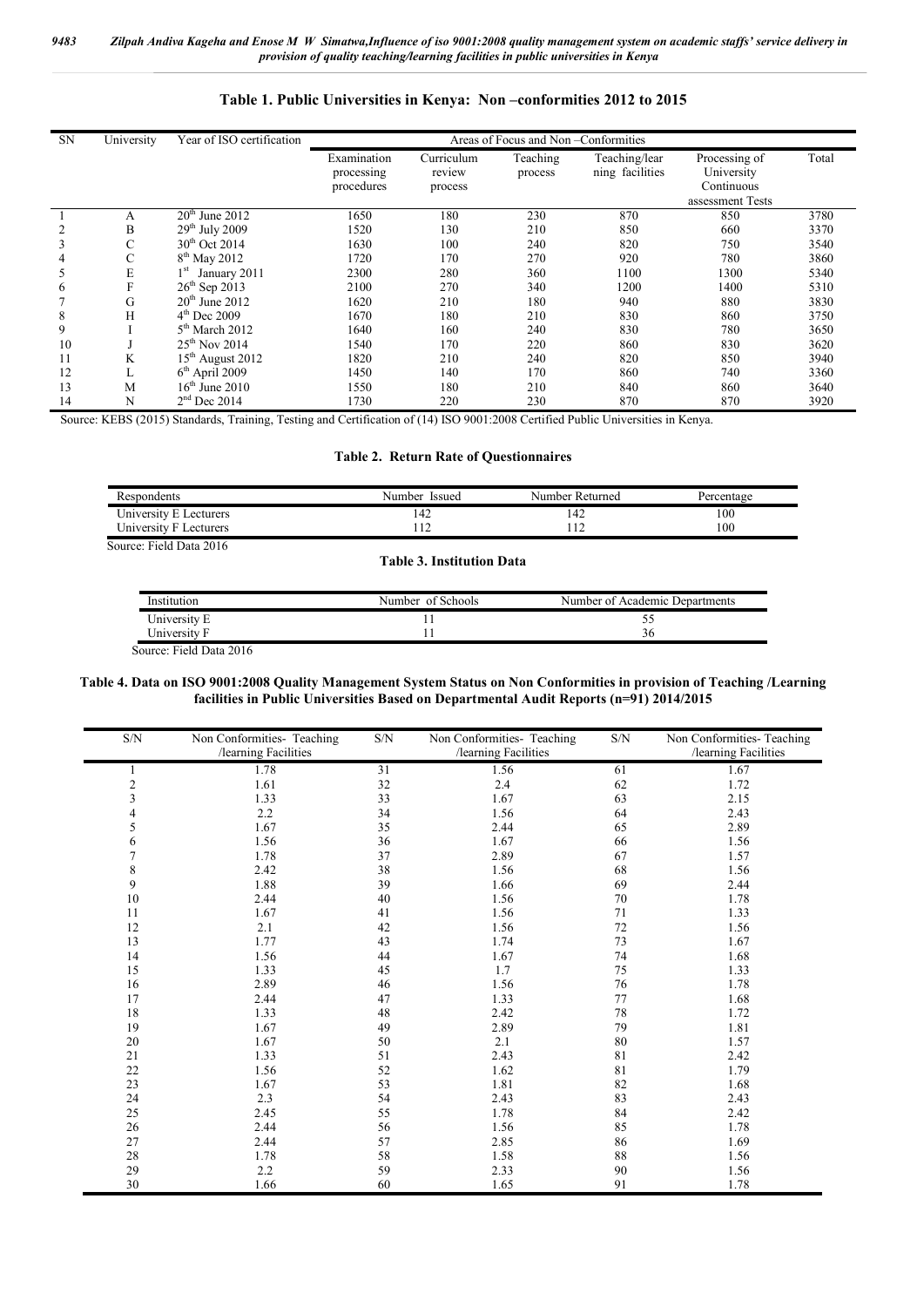| Table 5. Status of ISO 9001:2008 Quality Management System in relation to Teaching /Learning Facilities in |  |
|------------------------------------------------------------------------------------------------------------|--|
| <b>Public Universities 2014/2015 Academic Year</b>                                                         |  |

| Level of Non conformity in Provision of Quality Teaching / learning Facilities (Ratings) | Frequency | Percentage |
|------------------------------------------------------------------------------------------|-----------|------------|
| $1.00 - 1.44$                                                                            |           |            |
| $1.45 - 2.44$                                                                            | 78        | 85.7       |
| $2.45 - 3.44$                                                                            | 06        | 6.6        |
| $3.45 - 4.44$                                                                            | 00        | 00         |
| $4.45 - 5.00$                                                                            | 00        | 00         |
| Total                                                                                    | 91        | 100.00     |

Source: Field Data 2016

# **Interpretation of Mean Rating**

#### **Numeric strength Practical strength**

| $1.00 - 1.44$ | Very Low non conformity  |
|---------------|--------------------------|
| $1.45 - 2.44$ | Low non conformity       |
| $2.45 - 3.44$ | Moderate non conformity  |
| $3.45 - 4.44$ | High non conformity      |
| $4.45 - 5.00$ | Very High non conformity |

#### **Table 6. Status of Provision of Quality Teaching /Learning Facilities after ISO 9001:2008 Quality Management System Certification in Public Universities 2015 /2016 Academic year**

| Provision of Quality Teaching /Learning Facilities | (Ratings) | Frequency | Percentage |
|----------------------------------------------------|-----------|-----------|------------|
| $1.00 - 1.44$                                      |           | 00        | 00         |
| $1.45 - 2.44$                                      |           | 10        | 10.99      |
| $2.45 - 3.44$                                      |           | 36        | 39.56      |
| $3.45 - 4.44$                                      |           | 30        | 32.97      |
| $4.45 - 5.00$                                      |           | 15        | 16.48      |
| Total                                              |           | 91        | 100.00     |

Source: Field Data 2016

# **Interpretation of Mean Rating**

## **Numeric strength Practical strength**

| $1.00 - 1.44$ | Poor                 |
|---------------|----------------------|
| $1.45 - 2.44$ | <b>Below Average</b> |
| $2.45 - 3.44$ | Average              |
| $3.45 - 4.44$ | Good                 |
| $4.45 - 5.00$ | Very good            |

### **Table 7. Regression analysis of the influence of ISO 9001:2008 Quality Management System in Provision of Quality Teaching/ Learning Facilities in Public Universities**

| Model | л                 | $\sim$<br>R Square | -<br>Adjusted R | . Error of the<br>Std.   |                          | Change Statistics |     |     |                            |
|-------|-------------------|--------------------|-----------------|--------------------------|--------------------------|-------------------|-----|-----|----------------------------|
|       |                   |                    | Square          | $\mathbf{m}$<br>±stımate | DC<br>Change<br>R Square | $\sim$<br>hange:  | df! | df2 | $Si2$ .<br>$\Gamma$ Change |
|       | .336 <sup>a</sup> | $\cdots$           | .103            | 72255<br>.               | .                        | 11.347            |     | 89  | .001                       |

a.Predictors: (Constant), ISO 9001:2008 Quality Management Systems

| Table 9. ANOVA of ISO 9001:2008 Quality Management System and the Provision of |
|--------------------------------------------------------------------------------|
| quality teaching / learning facilities in public universities                  |

| Model |            | Sum of Squares | Df | Mean Square   |      | Sig.           |
|-------|------------|----------------|----|---------------|------|----------------|
|       | Regression | 5.924          |    | 5.924         | .347 | $.001^{\circ}$ |
|       | Residual   | 46.465         | 89 | 500<br>ے بے د |      |                |
|       | Total      | 52.389         | 90 |               |      |                |

a.Dependent Variable: Teaching learning Facilities

b.Predictors: (Constant), ISO 9001:2008 Quality Management Systems

#### **Table 10. Linear Regression Analysis of the influence of ISO 9001:2008 Quality Management System on the Provision of Quality Teaching /Learning Facilities in Public Universities**

| Model                        |         | Unstandardized<br>Coefficients | Standardized<br>Coefficients |          | Sig. | 95.0% Confidence Interval for B |             |
|------------------------------|---------|--------------------------------|------------------------------|----------|------|---------------------------------|-------------|
|                              |         | Std. Error                     | Beta                         |          |      | Lower Bound                     | Upper Bound |
| (Constant)                   | 4.680   | .353                           |                              | 13.246   | .000 | 3.978                           | 5.382       |
| 9001:2008<br>Ouality<br>ISO. | $-.617$ | .183                           | $-.336$                      | $-3.369$ | .001 | $-0.981$                        | $-.253$     |
| Management System<br>1n      |         |                                |                              |          |      |                                 |             |
| Teaching/learning Facilities |         |                                |                              |          |      |                                 |             |

a. Dependent Variable: Teaching learning Facilities Regression Equation  $Y = B0 + B1X1$ ........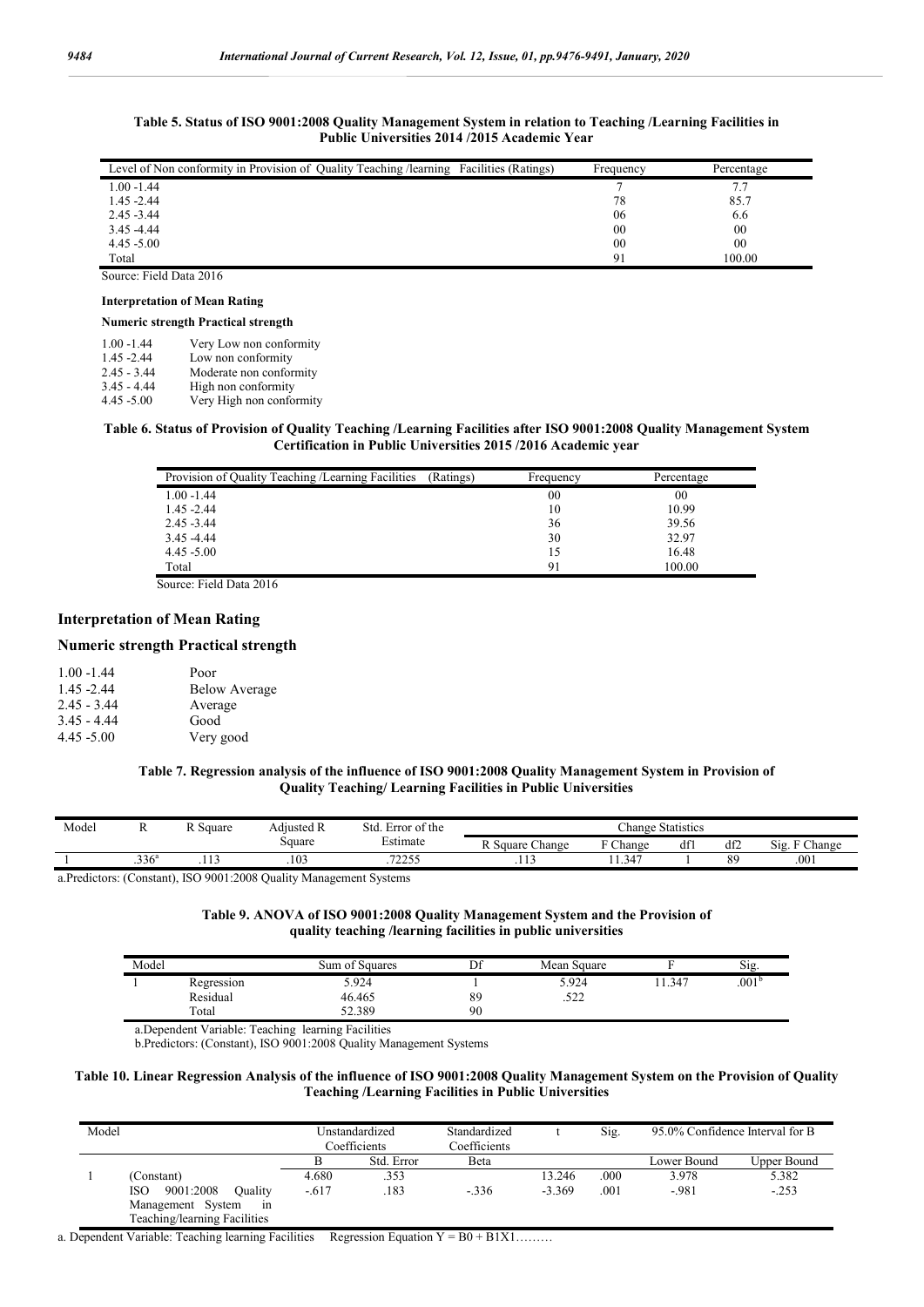facilities (Table 6) were used in the computation. From Table 5, it can be observed that the non conformities in provision of quality teaching /learning facilities were majorly low as majority 78(85.7%) rated them as low, 6(6.6%) as moderate while  $7(7.7%)$  as very low. The areas of focus or indicators were furniture in the lecture halls, office space, office computers, office furniture, library space, library books and library furniture. From Table 6, it can be noted that provision of quality teaching /learning resources was rated good by 30  $(32.97%)$ , as average, by  $36(39.56%)$  as below average, by 10(10.99%) and as very good by 15(16.48%). The areas of focus were provision of library space, book/ student ratio, toilets and washrooms, copies of textbooks per title, lighting in lecture rooms, lighting in offices, computers in offices, conditions of lecture rooms and office spaces, office space, furniture in lecture room and offices. Regression analysis was computed to establish the influence of ISO 9001:2008 Quality Management System on academic staff's service delivery in provision of quality teaching /learning facilities in public universities. The results were as shown in Table 7. From Table 8, it can be noted that ISO 9001:2008 quality management system had significant influence on Academic Staff's Service Delivery in Provision of Quality Teaching/ Learning Facilities in Public Universities as the p value was less than .05. The null hypothesis "ISO 9001:2008 Quality Management System has no significant influence on academic staff's service delivery in provision of quality teaching/learning facilities in public universities was rejected and therefore the alternative hypothesis Ha<sub>1</sub> ISO 9001:2008 quality management system has significant influence on academic staff's service delivery in provision of quality teaching/learning facilities in public universities was accepted. It can also be observed that ISO 9001:2008 Quality Management System accounted for 10.3% of the variation in the provision of quality teaching /learning facilities in public universities. This was signified by the Adjusted R Square coefficient .103. The other 89.7% was due to other factors that were not the subject of this study.

To determine whether ISO 9001:2008 Quality Management System was a significant predictor of academic staff's service delivery in provision of quality teaching /learning facilities in public universities, Analysis of Variance was computed and the results were as shown in Table 9. From Table 9, it can be noted that ISO 9001:2008 Quality Management System was a significant predictor of provision of quality teaching /learning facilities in public universities (F  $(1, 89) = 11.347$ , P<0.05). This means that ISO 9001:2008 Quality Management System can be relied upon to predict the provision of quality teaching /learning facilities in public universities. To determine the actual influence of ISO 9001:2008 Quality Management System on the provision of quality teaching /learning facilities in public universities, linear regression analysis was computed. The results were as shown in Table 10. From Table 10, it can be observed that for every one unit increase in non conformities in the provision of quality teaching /learning facilities, provision of quality teaching /learning facilities declined by .617 units as signified by the coefficient -.617. Conversely for every one unit reduction in non conformities in the provision of quality teaching /learning facilities, the provision of quality teaching /learning facilities improved by .617 units. The regression equation is  $Y = 4.680 + .617X_1$ .

## **DISCUSSION**

Observation revealed that the quality of teaching /learning facilities provided was generally good.

However, there were few cases of decaying conditions of building such as peeling paint, crumbling plaster, and non functioning toilet, poor lighting, inadequate ventilation and in operating temperature control systems that affected the learning as well as the morale of some staffs and students to some extent. During interviews the interviewees stated ISO 9001:2008 Quality Management System had improved the provision of quality teaching /learning facilities. Thus "In response to ISO 9001:2008 Quality Management System and Quality Assurance requirements, the university has put in place maintenance policy and asset inventory to alleviate the insufficient or shortage of chairs, tables, computers, library books and space, lecture rooms and their accessories due to the large enrolment. In fact during this financial year the university has budgeted for purchase of additional facilities to cater for the deficit." These results support the fact that quality teaching /learning facilities are a basic requirement for establishing a university just like any other institution of learning. This means that value addition to quality teaching /learning facilities translate to better learning outcomes. It is for this reason that teaching /learning facilities are a requirement in ISO 9001:2008 Quality Management System certification in universities. Good teaching /learning facilities are important preconditions for better student learning provided that other conditions are present that support a strong academic programme. A growing body of research has established a positive link between student achievement and behaviour; and teaching /learning facilities (Ahawo, Simatwa & Yalo, 2015; Ahawo, Simatwa & Gidudu 2017).

These results indicate that ISO 9001:2008 Quality Management System certification of public universities has really enhanced provision of quality teaching learning facilities. These findings concur with those of Vusa (2016) in a study entitled ISO 9001:2008 quality management system certification and service delivery in Kenyan public universities: A case study of the university of Nairobi, who established that ISO 9001:2008 Quality Management System enhanced quality service delivery in many dimensions such as customer focus, leadership involvement of people process approach, systems approach and decision making. These dimensions have a link to provision of quality teaching /learning resources. That is ISO 9001:2008 Quality Management System guide or form a basis for good decision making systems approach, customer focus and involvement of people in providing the desired quality teaching /learning facilities. In fact during the interviews, interviewees were unanimous on the fact that ISO 9001:2008 had guided university managements in making good decisions in providing the desired quality teaching /learning facilities in all departments and schools. In this respect the management representatives and student leaders stated "ISO 9001:2008 Quality Management System was awake up call upon university leadership /management to equip universities with the right teaching learning facilities. Having been ISO certified universities are struggling to improve standards by complying with the set requirements. All professional courses, be they medicine, Architecture, teaching engineering, nursing among others have the responsibility of providing quality training as this can only be achieved by use of quality teaching /learning facilities supported by other factors such as highly qualified academic staff, and support staff." These findings also agree with those of Ali and Ensar (2014) who established that ISO 9001:2008 Quality Management Systems enhanced the establishment and accreditation of Star University.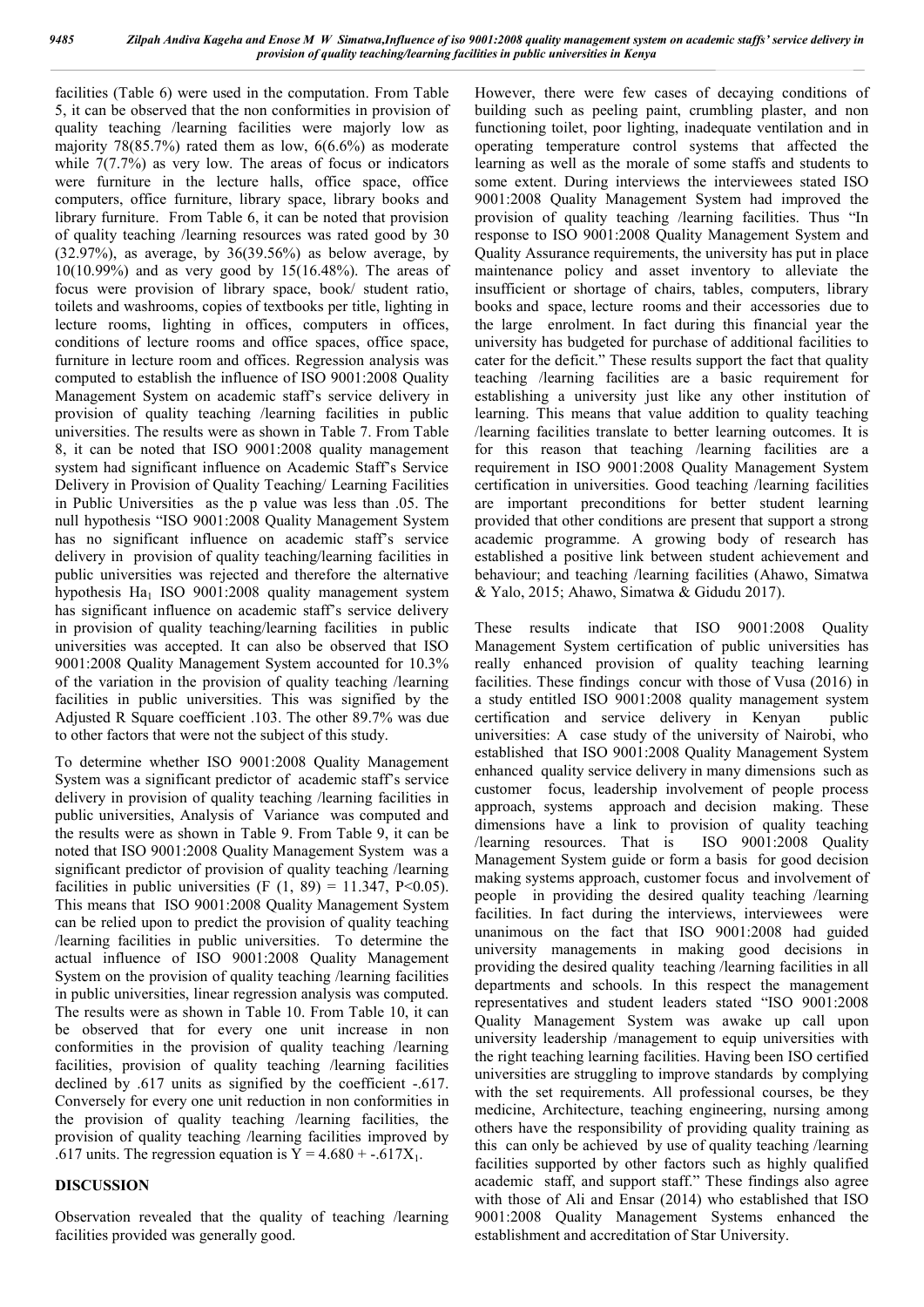This is majorly because ISO 9001:2008 Quality Management System was used in meeting the requirements that led to accreditation. In this research quality was dealt with as a part of standards that was important in fulfilling the requirements. The indicator used by Ali and Ensar (2014) are directly the product of provision of quality teaching /learning facilities studied by Vusa (2016) who attests to these findings. Indeed with quality teaching /learning facilities passing rates, average grade, evaluation of staff by students, students' satisfaction and number of publications cannot be realized. To this end interviewees both management representatives and student leaders stated: "Provision of quality teaching /learning facilities in accordance with ISO 9001:2008 are requisites to pass rates. This is because they immensely enhances teaching /learning processes. This in turn, positively influence student grades. Students use the teaching /learning facilities to evaluate their teaching by assessing how the teacher selects and uses these facilities. It is also commonplace to hear students praising or condemning the quality of teaching /learning facilities which is an indicator of their level of satisfaction. Similarly without provision of quality teaching /learning facilities lecturers at universities cannot effectively conduct research and publish research articles." The new knowledge generated is the empirical evidence that ISO 9001:2008 improved provision of quality teaching /learning facilities which in turn enhanced pass rates, average grades, student satisfaction and increased publications by staff.

#### **Conclusion**

The ISO 9001:2008 Quality Management System significantly influenced academic staff's service delivery in the provision of quality teaching/ learning facilities namely; provision of library space, book student ratio, toilets and washrooms, copies of textbooks per title, lighting in lecture rooms, lighting in offices, computers in offices, conditions of lecture rooms and office spaces, office space, furniture in lecture room and offices. This helped universities to improve in public image and performance in teaching and research.

#### **Recommendation**

Public universities should endeavour to reduce the non conformities in the provision of quality teaching /learning facilities so as to enhance quality of education offered. This is because achievement in teaching research and curriculum development would be of high standards.

## **REFERENCES**

- Abagi, O. 1999. Revitalizing financing of Higher Education in Kenya. Resource utilization in public universities in Kenya. Research report, Association of African Universities. Accra, Ghana.
- Abend, A., Ornstein, S.W., & Battas, E. 2006. *Evaluating Quality Educational Facilities* PEB Exchange programme on Educational Building, Paris: OECD Publishers.
- Achavya, U.H. & Ray, S. 2000. ISO 9000 Certification in Indian Industries: A Survey, Total *Quality Management,*  113: 261 -266.
- Adeyemo, A. 2012. Sixty percent of Lecturers in Nigerian Universities do not have Doctorate degrees. Retrieved from http/www.bellanaisa.com/202/08/22.
- Adolfas, K. 2008. Problems of Auditing using Quality Management Systems for Sustainable Development of

Organizations, *Technological and Economic Development of Economy,* 141: 64-75.

- Ahawo, A.H., Simatwa, E.M.W., & Gidudu, H.L. 2017. Education Stakeholders' Contribution to Management of Girl Student Discipline in Enhancement of Quality Education for Girls in Kenya: A Case Study of Siaya County. *International Journal of Current Research.* Vol. 9, Issue 08: 56190-56207.
- Ahawo, A.H., Simatwa, E.M.W., & Yalo, A.J. 2015. Stakeholders Contribution to Infrastructure Development in Enhancement of Girls Academic Achievement in Kenya: A Case Study of Siaya County. *Greener Journal of Educational Research.* Vol. 5 3: 098-119.
- Ahemba,T. 2006. "Decay dim's Africa's once proud Universities" Reuters 15 November, Ibadan.
- Al Khadra, H., Barqawi, B. & Alramahi, W. 2012. Governance using ISO 9001:2000 challenges and Barriers: Empirical Study applied on the Jordanian Private Mobile Companies. *International Journal of Project Organizations and Management Vol. 4.*
- Ali, G., & Ensar, M. 2014. Implementation of ISO 9001:2008 and standards for accreditation at private university in Boshia and Herzegovina. *Journal:* University Researcher published by Academic publishing House Researcher Russia ISSN 2219-8229 Vol. 75 No. 5-2: 947-961.
- Allistair, J. 2012. CPS top 100 East African Universities Surve2012:www.cpsresearch.com.
- Amin 2004. Foundation of Statistical Inference for Social Science Research. Makerere University, Kampala Uganda.
- Anton Sase Miguel Rodriguez & Alonso Almelda Maria Del, Andrada Luis Rubio 2011. Motivations and Impacts in the Firm and Stakeholders of Quality Certification: Evidence from small and medium-sized service enterprises, *Total Quality Management and Business Excellence,* 22: 8,  $855 - 852.$
- Aristazabal, G.R., Cardenas, P.R., Buitrago, V.M. & Martin, G. 2009. "Impacto de la certificacion ISO 9001:2000 en la visio'n mission de una institucion educativa de educacion preescolar, basica Y media certificada" Tesis de Grado. Pontificia Universidad Javierana, Bogota' Contributions of the Quality Management Systems ISO 9001 in schools organizations and its results.
- Baraza, K.D. 2013. The Influence of ISO 9001 Quality Management Systems Certification on the Competitive Advantage of Kenya's Universities. A Survey of selected ISO 9001: Quality Management System Certified Universities in Nairobi, Kenya. Unpublished MBA thesis Kenyatta University.
- Beirao Gabriela Sarsfield, Cabral, J.A. 2002. The Reaction of the Portuguese Stock market to ISO 9000 Certification, *Total quality Management,* 13, 4: 465 – 474.
- Berg, M. 1996. Vocationalization in Norwegian Higher Education. Rhetoric or Reality. *European Journal of Education*. Vol. 27: 231-245.
- Bergman, R.L.1995. Evaluating Quality and Effectiveness: Regionalaccreditation principles. Total Quality Management 281:3-7.
- Best, J.W. 1977. Research in Education. New Jersey: Prentice Hall Inc.
- Bhuiyan, N. & Alam, N. 2005. An investigation into issues related to the latest version of ISO 9000, *Total Quality Management and Business Excellence*, 16, 2:199 –213.
- Biazzo, S. 2005. The new ISO 9001 and the problem of ceremonial conformity: How have audit methods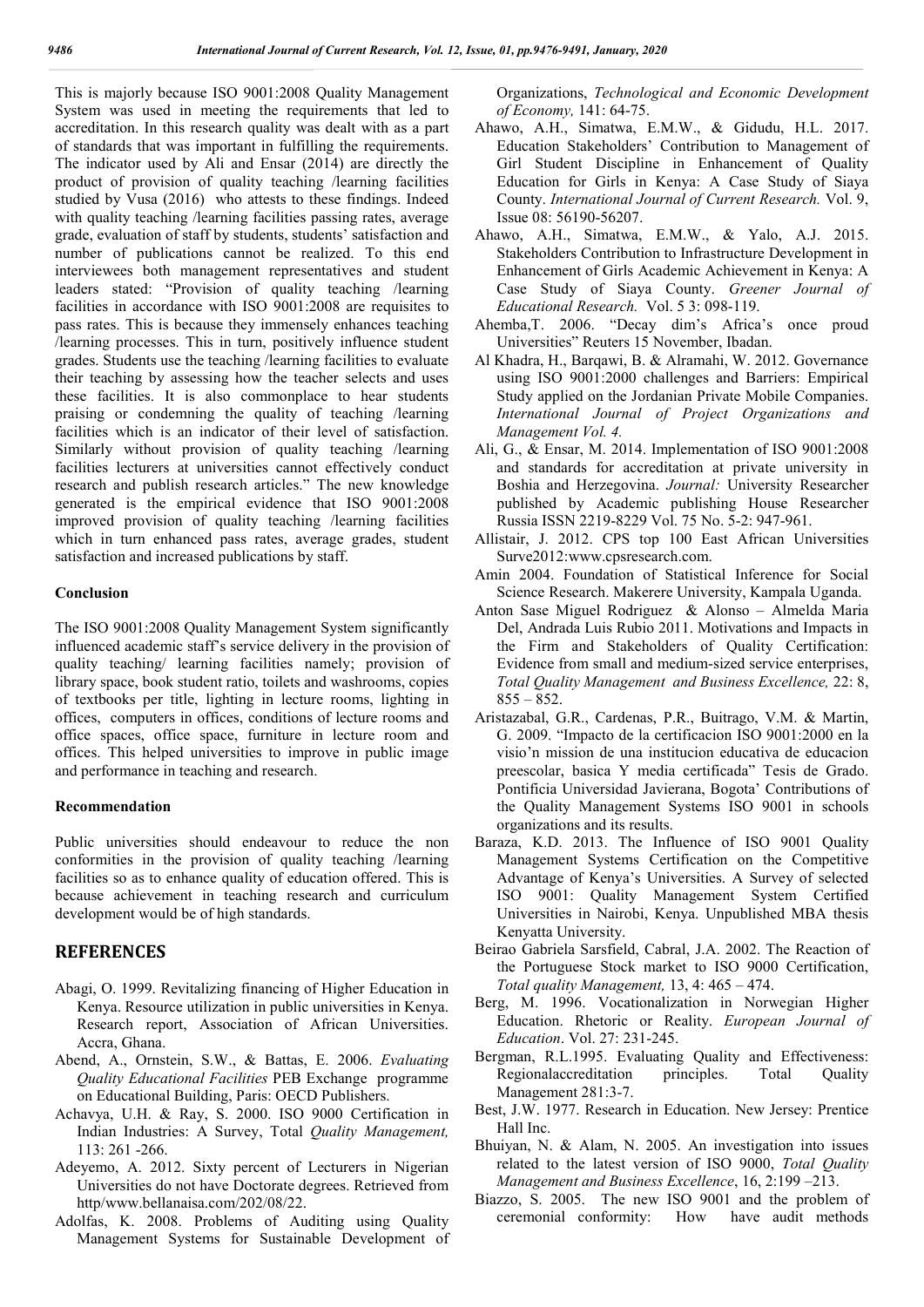evolved? *Total Management and Business Excellence,*  16:3 381-399.

- Bichanga, W.O. & Kimani, A.W. 2013. Effectiveness of ISO 9001: 2008 certification on service delivery of Public Universities in Kenya. *European Journal of Business and Management* Vol.5, No.13:1-11.
- Blyn, C.D. 2000. The case for ISO 9000. The Total Quality Management Magazine. 155:215-221.
- Borg, W., & Gall, M. 2003. Educational Research: An introduction. New York: Longman.
- Brace, N., Kemp, R. & Snelgar, R. 2006. *Statistical Package for Social Sciences for Psychologist*; New York. Pulgrave, Macmillan.
- Brian, M. H. 2007. Examination and stress; Blood pressure assessments in college students I. *Journal Educational Review* Vol. 57: 2005 1: 21-36.
- Briscoe, J.A., Fawcett, S. E. & Todd, R. H. 2005. The Implementation and Impact of ISO 9000 among Small Manufacturing Enterprises, *Journal of Small Business Management* Vol.43 3.
- Calingo, L.M.R., Leong,Y.M., Chia, M. P. & Mohammed 1995. Achieving Total Quality *Management* through ISO 9000: A research Note, Accounting and business review Vol. 2 1: 173-186.
- Casadesus, M. & Karapetrovic, S. 2005. An empirical Study of the benefits and costs of ISO 9001: 2000 compared to ISO 9001/2/3:1994, *Total Quality Management and Business Excellence, 16:1, 105-120.*
- Catalina Martinez –Mediano, Jorge, A. & Arribas, D. 2014. Contributions of the Quality Management System ISO 9001 in schools organization and its Results. UNED, Spain.
- Chacha, N.C. 2004. Reforming higher Education in Kenya, Challenges, Lessons and Opportunities.
- Chacha, N.C. 2005. The University Mandate in re-invigorating the University mandate in a globalizing environment. Challenges, Obstacles and way forward. DAAD Conference proceedings  $26^{\text{th}}-27^{\text{th}}$  May 2005. Kenyatta University, Nairobi.
- Chan, H.S., Chang, F.C.I. & Lee, J.I.C. 2007. A Study of Implementation of ISO Quality Assurance System for Administrative Staff in University. Retrieved on 13/3/2018 from bm.nsysu.edu.tw at 11.00pm.
- Chan, K.W. & Chan, H.C. 2000. Factors affecting quality of building projects: *International journal of quality and reliability management* 17, 423-441.
- Chow-Chua, C., Goh, M., & Wan, T.B. 2003. "Does ISO 9000 Certification improve business performance?" *International journal of Quality and Reliability Management*, 208: 936-53.
- Cianfrani, A., Charles & West, J.E. 2009. Cracking the case of ISO 9001: 2000 for service. ASQ Press, Milwaukee, Wisconsin. US.
- Cohen, L. & Manion, L. 1998. *Research Methods in Education*, 4<sup>th</sup> Edition, London: Routeledge Ltd.
- Corbelt, C.J., Montes –Sancho, M.J. & Kirsch, D.A. 2001. The financial impact of ISO 9000 certification in the U.S: An Empirical analysis. Management Science 51: 046-59.
- Davis, S.F., Drinan, P.F. & Gallant, T.P. 2009. Cheating in School. Wiley-Blackwell Publishing. P 11.
- Diaz, J.A. & Martinez –Mediano, C. 2014. International Standard ISO 9001 as a catalyst element in school improvement: Application in a Spanish Educational centre. Retrieved from www.eera.de>contribution on 5 May 2017 at 4am.
- Diaz, J.A. & Martinez –Mediano, C. 2016. Quality Management systems ISO 9001 and its impact on school organization and its Results Retrieved from www.eera.de>contribution. on 5 May 2017 at 4am.
- Dick, G., Gallmore, K., & Brown, J.Z. 2000. Does accreditation make a profound difference to the way service quality is perceived and measured*.* Managing service quality*:* 23-45
- Dissanayaka, S.M., Kumar, Swamy, M.M. K. & Karim, M. 2001. Evaluating Outcome from ISO 9000 Certified Quality Systems of Hong Kong Constructors, *Total Quality Management*, 121: 29 – 40.
- Earthman, S. 2004. Prioritization of 31 Criteria for School building Adequacy. American Civil Liberties Union foundation of Maryland, Baltimore.M.D.
- ElgGreemy, J. & Melao, N. F. 2012. The Impacts and success factors of ISO 9001 in education: Experiences from Portuguese vocational schools. *International journal of quality* 24:380-400.
- Escanciano, C., Fernandez, E. & Vazqurz, C. 2001. Influence of ISO 900 Certification the progress of Spanish industry towards TQM. *International Journal of Quality and Reliability Management* 18 5: 481-494.
- Eshiwani, G. 2009. University Expansion in Eastern Africa: Challenges and Options in Higher Education. Inter-University Council for East Africa. Newsletter Vol. 39: 17- 22
- Fernandez, -chung, R.M. 2009. Poor observation as a mechanism to identify and promote quality teaching in higher education. In proceedings of what works conference in quality teaching of higher education held in Istanbul, Turkey, 12-13 October 2007, Istanbul, Turkey. Istanbul Technical University.
- Flyn, B. 1995. The impact of quality management practices on performance and competitive Advantage. *Academy of Management Journal* 265: 659-691.
- Font, X., Sanabria, R. & Skinner, E. 2003. Sustainable Tourism and Eco Tourism Certification: Raising Standards and Benefits. *Journal of Ecotourism,* 2:3, 213 – 218.
- Fuchaka, W. & Swaleh, S. 2012. Faculty opinions on emerging corporatization in public universities in Kenya; Education and general studies. 11:009-0015.
- Garwe, C.E. 2015. The Impact of involving students in managing the Quality of Higher Education provision. *Journal of Education and Training Studies* Vol. 32: 1-6.
- Gay, L.R. 1987. Educational Research: Competencies for Analysis and Application. Columbus, Ohio: Merrill Publishing Company.
- Gelders, L., Proost, A. & Van Der Heyde 1995. ISO 9001 Certification in an Academic Unit, European *Journal of Engineering Education* 20, 4 467 – 471.
- Ghasemi, A. & Zahediasl, S. 2012. Normality Tests for Statistical Analysis: A guide for Non-statisticians *International Journal of Endo criminology and Metabolism*  Vol. 103: 486-489. Kowsar medical institute https://www.ncbi.nih.gov>articles.
- Goetsch, D. & Davis, S. 2002. Understanding and implementing ISO 9000:2000. New Jersey. Prentice Hall.
- Gotzamani, K.D. 2005. The Implications of the new ISO 9000:2000 Standards for certified organizations- A review of anticipated benefits and Implementation pitfalls. *International Journal of Productivity and Performance Management*, 54 8: 645-657.
- Grimes, R., & Kevin 2002. ISO 9001:2000 A Practical Quality Guide Manual Explained. ASQ Quality Press U.S.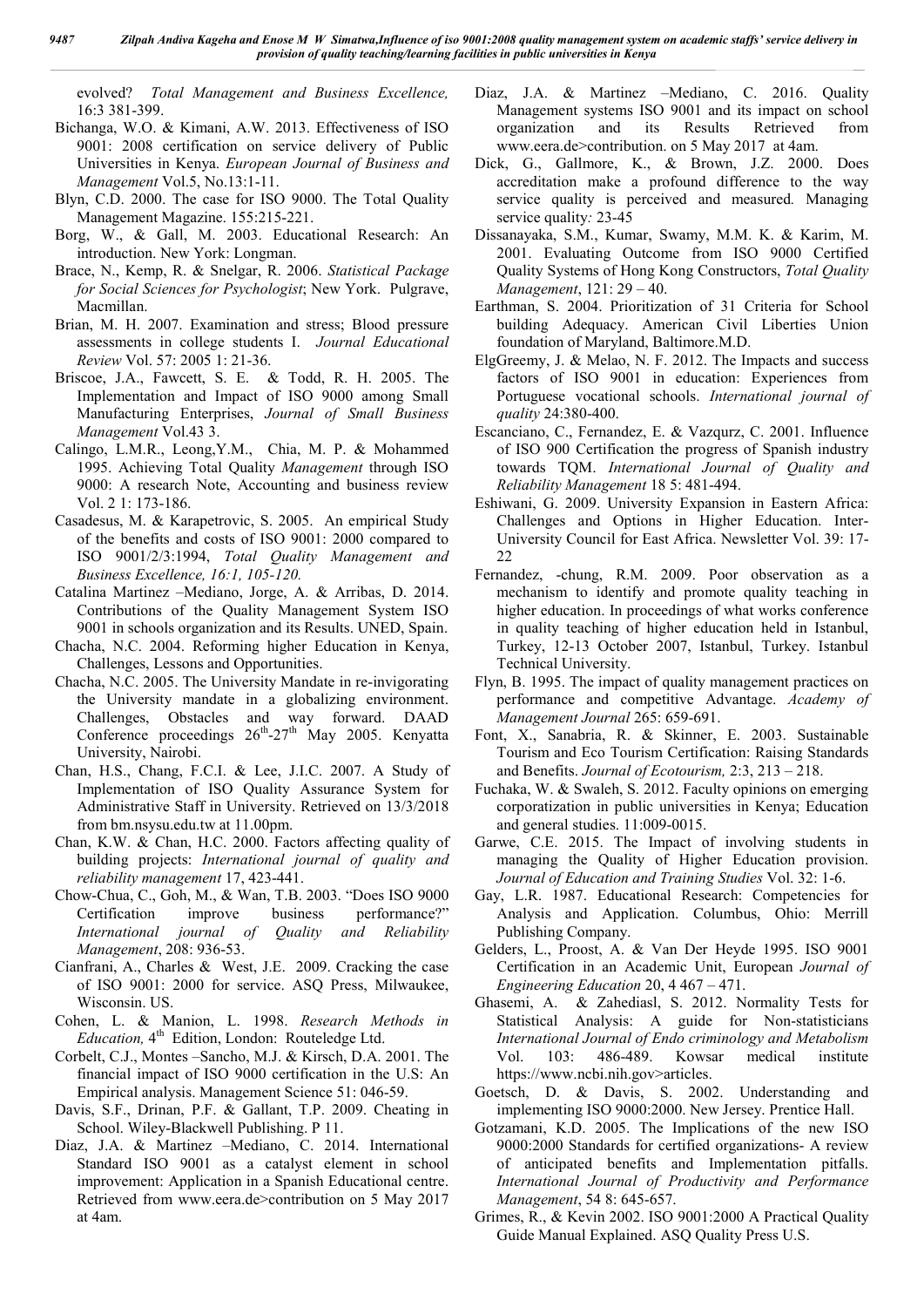- Gudo, C.O., Ogachi, O.I., & Olel, M.A. 2011. Role of Institutional Managers in Quality Assurance: Reflections on Kenya's University Education. *Australian Journal of Business and Management Research* Vol.1 2:113-124.
- Ham, S. 2000. An Empirical study on Quality Management Practices in Shanghai manufacturing industries. Total Quality Management, 118: 100-120.
- Heires, M. 2008. The International Organization for Standardization; New Political Economy, 13, 3: 357 – 367.
- Hesham, A., & Magd, E. 2007. ISO 9001:2000 Certification, Experiences in Egyptian Manufacturing sector. Perceptions and perceptive. *International Journal of Quality and Reliability Management* 252:173-200.
- Hilling, B., Hull, C.F., & Lio, B.H. 1994. Innovation in nonprofit and for profit organizations: Visionary, Strategies and Financial considerations. *Journal of Change Management.* 61:53-65.
- Hoyle, D. 2009. ISO 9000: Quality Systems Handbook Updated for the ISO 9001:2008 Standards. Using the standards as a framework for business improvement. Elsevier Ltd.
- Inak,I. H., Mariomo, F., & Casadesus, M.S. 2011. The impact of ISO 9001 Standard and the EFQM model; The view of the assessors, *Total Quality Management and Business Excellence,* 22, 2: 197-218.
- ISO 9001 2009. "The ISO Survey" International Organization for Standardization. Geneva.
- ISO survey of Certification 1996. ISO News retrieved from http://www.iso.org on January 23<sup>rd</sup> 1996 at 10pm.
- Israel, G.D. n.d. Determining sample size. http://edis.ifas.ufl.edu/pdfiles/pd/pd00600. pdf26/6/2011
- Johansten, Gustav Cerl 1995. Application of the ISO 9000 Standards of Quality Management in Professional Services. An Information Sector Case, *Total Quality Management,* 6,  $3: 21 - 242.$
- Joppe, M. 2000. The Research process. The Quantitative Report. *Understanding Reliability and Validity in qualitative Research Journal* Vol. 84: 597-607.
- K'Okul, F. 2010. "Perception of Students on the Status of Guidance and Counseling in Selected Universities in Kenya for minimizing students student notes, Unpublished PhD thesis Kenyatta University.
- Kabiru, K. 2007. The Management of Higher Education in Kenya: Challenges and Opportunities. Paper presented at the Mijadala on Social Policy Governance and Development in Kenya. Sponsored by Development Policy Management Forum on 9<sup>th</sup> July, 2007 at Nairobi Safari Club.
- Kagwiria, C.R. 2013. Factors Affecting Adoption of ISO 9001:2008 Quality Management Systems in Selected Public Sectors Organizations in Nairobi. Unpublished MBA project. Kenyatta University, Nairobi, Kenya.
- Kammoun, R. & Auoni, B. 2012. ISO 9000 adoption in Tunisia; experiences of Certified Companies, *Total Quality Management and Business Excellence, Doc: 10. 1080/4783363.2012.669548.*
- Kang Lo Liang & Dong, S.C. 2007. The difference in the perceived benefits between firms that maintain ISO Certification and those that do not, *International Journal of Production Research,* 45 8: 1881 – 1897.
- Kanji, G.K. 1998. An innovative approach to make ISO 9001 Standards' more effective. *Total Quality Management*, 9 1: 67-78.
- Karapetrovic, S., Rajamani, D. & Wilborn, W.C. 1998. ISO 9001 Quality system: An interpretation for the university.

*International Journal of Engineering Education* 142:105- 118.

- Kaziliunas, A. Dolfas 2008. Problems of Auditing using Quality Management Systems for Sustainable Development of Organizations, *Technological and Economic Development of Economy,* 141: 64-75.
- Kenya Bureau of Standards 2007. Implementation of ISO 9001:2008 Standards Handbook. Kenya Bureau of Standards Training and advisory services. 2007, Nairobi, Kenya.
- Kenya Bureau of Standards. 2012. Implementation of ISO 9001 Standards Hand book. Nairobi. Kenya Bureau of Standards Training Services.
- Kenya Bureau of Standards. 2015. Implementation of ISO 9001 Standards Hand book. Nairobi. Kenya Bureau of Standards Training Services.
- Khalid, S. 2012. Job Satisfaction among academic staff. A comparative analysis between Public and Private sector universities of Punjab Pakistan. *International journal of Business and Management* Vol. 5:110-115.
- Khan, M.K. 1999. Development of an Expert System for Implementation of ISO 9000 quality systems, *Total Quality Management* 10 1: 47 – 59.
- Kiiru, G.T. 2006. Employee perception of the implementation of ISO 9001 certification and process improvement initiations, the case of Kongen. Unpublished MBA thesis. University of Nairobi. Nairobi.
- Kimani, A.W., & Okibo, B.W. 2013. Effectiveness of ISO 900:2008 Certification on Service delivery of Public Universities in Kenya. *European Journal of Business and Management* Vol.13: 232-242.
- Kinyanjui, K. 2007. The transformation of higher education in Kenya: challenges and opportunities paper presented at the Mijadala on social policy, governance and development in Kenya forum, Nairobi Safari Club, 9<sup>th</sup> July, 2010.
- Koech Report 1999. Commission of Inquiry on the education system in Kenya, Nairobi.
- Kosgey, I. S. & Lagat, A.C. 2014. Role of Senior Management Support and Leadership in the Strategic Positioning of Newly Chartered Public Universities in Kenya. The case of Laikipia University *European Journal of Business and Management Vol.6 No.23: 1-13.*
- Kumar, R. 2011. Research Methodology  $-$  A step by  $-$ step Guide for Beginners. Thousand Oaks. Sage publications Inc.
- Kyalo, M. J. 2003. The effect of ISO 9001:2008 Certification on process quality: A case study of Kenya Power and Lightning Company*.* Unpublished MBA project. University of Nairobi.
- Lagodimos, A.G., Dervitsiotis, K.W. & Kirkagaslis, S.E.C. 2005. The penetration of ISO 9000 Certification in Greek Industries, *Total Quality Management and Business Excellence,* 16,4: 505 – 527.
- Landmark, E. & Westelius, A. 2006. Effects of Quality Management According to ISO 9000: A Swedish Study of the Transit to ISO 9000: 2000, *Total Quality Management and Business Excellence,* 17:6: 1021 – 1042.
- Lankford, W. M. 2000. ISO 9000: Understanding the Basics. Review of Business 203.
- Larson, P.D. & Kerr, S.A. 2007. Integration of Process Management Tools to Support TQM Implementation: ISO 9000 and Activity – based costing. *Total Quality Management and Business Excellence,* 18: -2: 201 – 207.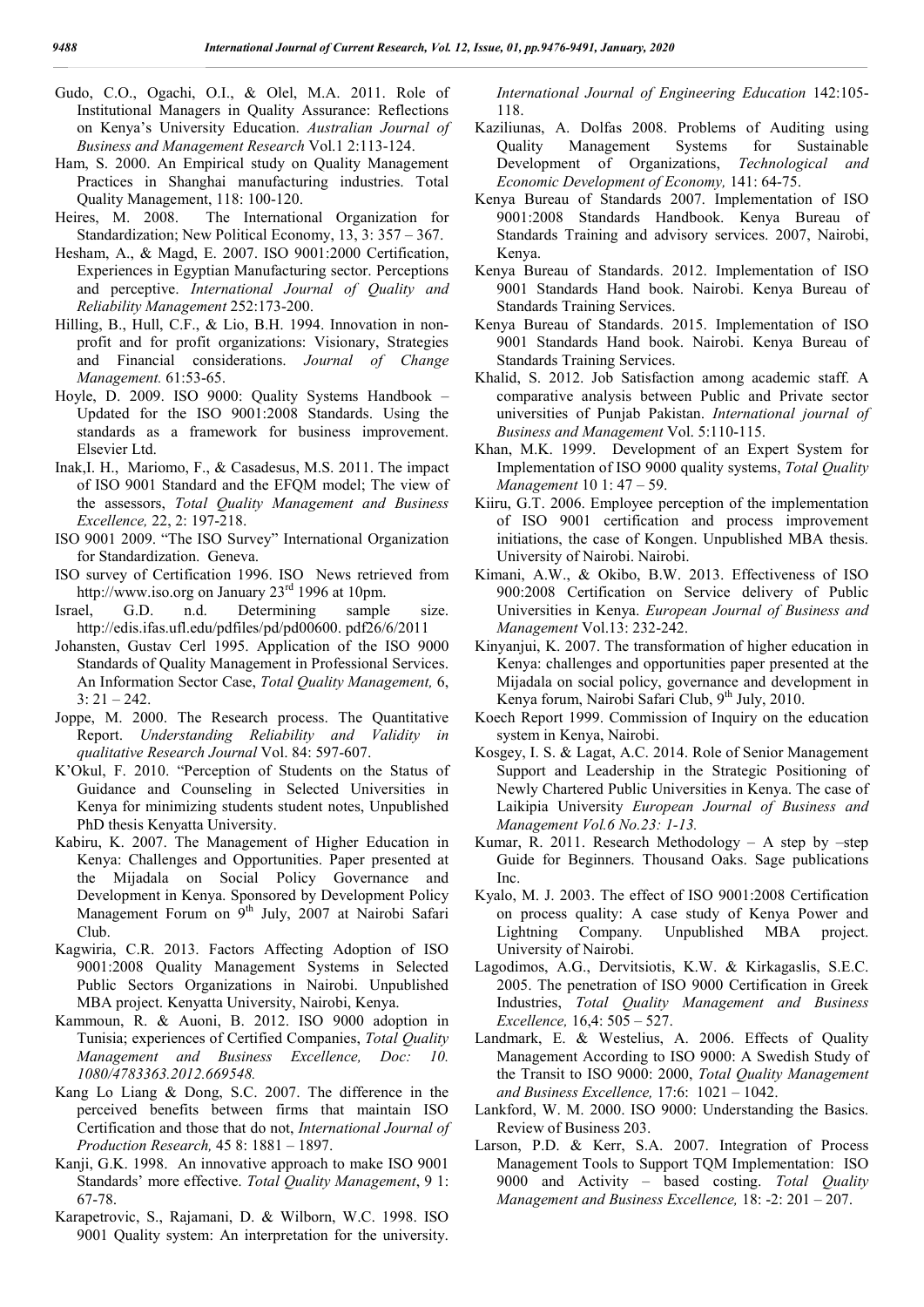Laszlo, G. 1998. ISO 9000 or TQM: Which to adopt  $- A$ Canadian Case Study. *The Total Quality Management Magazine,* 105: 362-366.

- Laurillard, H.K., & Cheng, C.C.T. 2002. The state of quality management implementation: A cross section study of quality –oriented companies in Hong Kong. Total Quality Management, 131:29-38.
- Leedy, P.D. & Ormrod, J.E. 2005. *Practical Research: Planning and design*. New Jersey: Pearson Merrill Prentice Hall.
- Levett, J.M. 2005. Implementing an ISO 9001 Quality Management System in a Multispecialty Clinic. *Physician Executives* 31 6:46-51.
- Lipovatz, D., Stenos, F. & Vaka, A. 1999. Implementation of ISO 9000 Quality Systems in Greek enterprises. *International journal of quality and reliability management*  16: 534-551.
- Locke, E. & Lathem, G.P. 2000. A theory of Goal Setting and Task Performance. New Jersey. Prentice Hall.
- Londora, C. 2003. Management Effects on Quality-Policy Implementation. *The Total Quality Management Magazine 173: 267-278.*
- Magutu, P.O., Mbeche, M.I., Nyaoga, B.R., Nyamwage, O., Onger, R.N. & Ombati, T.O. 2010. Quality Management Practices in Kenyan Educational Institutions. The Case of University of Nairobi, *African Journal of Business and Management Vol. I: 1-17.*
- Mangula, M.S. 2013. Effect of Quality Management Systems ISO 9001 Certification on Organizational Performance in Tanzania: A case study of manufacturing industries in Morogoro. *International Journal of Technology enhancements and Emerging engineering Research* 11:15.
- Mar Alonso- Almeida & Jose Miguel Rodviquez Anton 2011. Quality Certification Systems and their impact on employee satisfaction in services with high levels of Customer Contact, *Total Quality Management of Business Excellence,* 22:2, 145-157.
- Mariomo, F., Casadesus, M.S. & Hevas, I. 2011. The Impact of ISO 9001 Standard and the EFQM model; The view of the assessors, *Total Quality Management and Business Excellence,* 22, 2: 197 – 218.
- Marson, T. & Blodget, M. 2008. Can Middle African Countries fulfill the Eastern Promise? http/www.isida.gov.org.
- Martinez-mediano, C. & Diaz, J.A. 2014. Contributions of the Quality Management systems ISO 9001 in schools organization and its Results. www.eera.de>contribution.
- Mason, M. 2010. Sample size and saturation in PhD studies using Qualitative social research for schooling /forum: Qualitative social research, 113fqs100387.
- Mbirithi, D.M. 2013. Management Challenges facing Kenya's Public Universities and implications for the quality of Education. Unpublished PhD Thesis .Kenyatta University. Nairobi.
- Ministry of Education Science and Technology 2014. Commission for University Education, Universities Standards and Guidelines. Nairobi. Commission for University Education.
- Mohamedbhai, G.T.G. 2008. *The Effects of Massification on Higher Education in Africa*. Association of African Universities, 2008. ISBN 9988589417, 9789988589417.
- Mola, B.N. 2007. The use of ISO 9001 quality standards in higher education institutions libraries Ph.D dissertation university of Barcelona.
- Moreland, Neil & Clark, M. 1997. Sense making and ISO 9000 in Educational organizations, Research in Post – Compulsory Education, 2, 1: 29-45.
- Mugenda, M.O. & Mugenda, G.A. 2003. *Research Methods, Quantitative and Qualitative Approaches*. Nairobi, ACTS Press.
- Munene, I. 2008. University is ISO 9000:2008 certified: Neoliberal Echoes, knowledge production and quality Assurance in Kenya state Universities. *Journal of Higher Education in Africa* Vol. 1:161-182.
- Mungara, M.W. 2010. Management perception on implementation and maintenance of ISO 9001 Certification among insurance companies in Kenya. Unpublished Master thesis. University of Nairobi, Kenya.
- Mwangi, N. & Maurice, O.U. 2011. Challenges for learning in Kenya's public universities. *Journal of Quality Assurance in Education* 193: 208-223. Finland Group publishing Limited. ISNN. 0963-4883.
- Mwiria, K., Ngathe, N., Ngome & Odero, C. 2007. Public and Private Universities in Kenya, Nairobi. East Africa Educational publishers
- Nair, A. & Prajogo, D. 2009. Internalization of ISO 9000 Standards that antecedent role of functionalist and institutionalist drivers and performance implications, *International Journal of Production Research, 47:16, 4545 – 4568.*
- Ngome, C. 2003. 'Kenya' in Teferra, Dr. Altbach, P.G. Eds African higher education an inherence reference hand book Bloomington in Indiana Press.
- Novack, L.N, & Bosheers, K.C. 1997. The QS 9000 Documentation Toolkit, Prentice Hall PTR. N. J.
- Nwankwo, S., Aiyeku, J. & Ogbuehi 1998. Quality Management in small business contexts in bibberman, J. and Alikhfaji A Eds, Business Research year Book, Vol. 5. *International Academy of Business Disciplines pp 153-7*
- Nyaigoti-Chacha 2001. Issues of Leadership and Management of Institutions', a presentation during the Ford Foundation Conference on 'Innovations on African Higher Education' Nairobi; Kenya.
- Oluoch, K. J. 2010. Benefits and Challenges of Implementation of ISO 9001:2008 Certification at Kenya Medical Training College, unpublished MBA Thesis University of Nairobi.
- Okibo, B.W., & Kimani, A.W. 2013. Effectiveness of ISO 900:2008 Certification on Service delivery of Public Universities in Kenya. *European Journal of Business and Management* Vol.13: 232-242.
- Okwakol, M. J. 2008. Challenges and prospects for quality Assurance in science and Technology Education in African Countries. The Ugandan Higher Education Review. *Journal of the National Council for Higher Education*  Vol.5 2: 17-26.
- Okwankol, M.J. 2011. Challenges and prospects for Quality Assurance in Science and Technology. Education in African universities. *Journal of national council for Higher Education* Vol. 52:1-15.
- Owino, G.O. 2011. Higher Education Quality in Kenya: a critical reflection of Kenya challenges, quality in higher education, 17 3: 299-315.
- Pantouvakis, A. & Dimas, A. 2010. Does ISO 9000 series certification matter *for* the financial performance of ports, some preliminary findings from Europe maritime policy and management. *The flagship journal of International Shipping and Port Research, 37:5: 505-522.*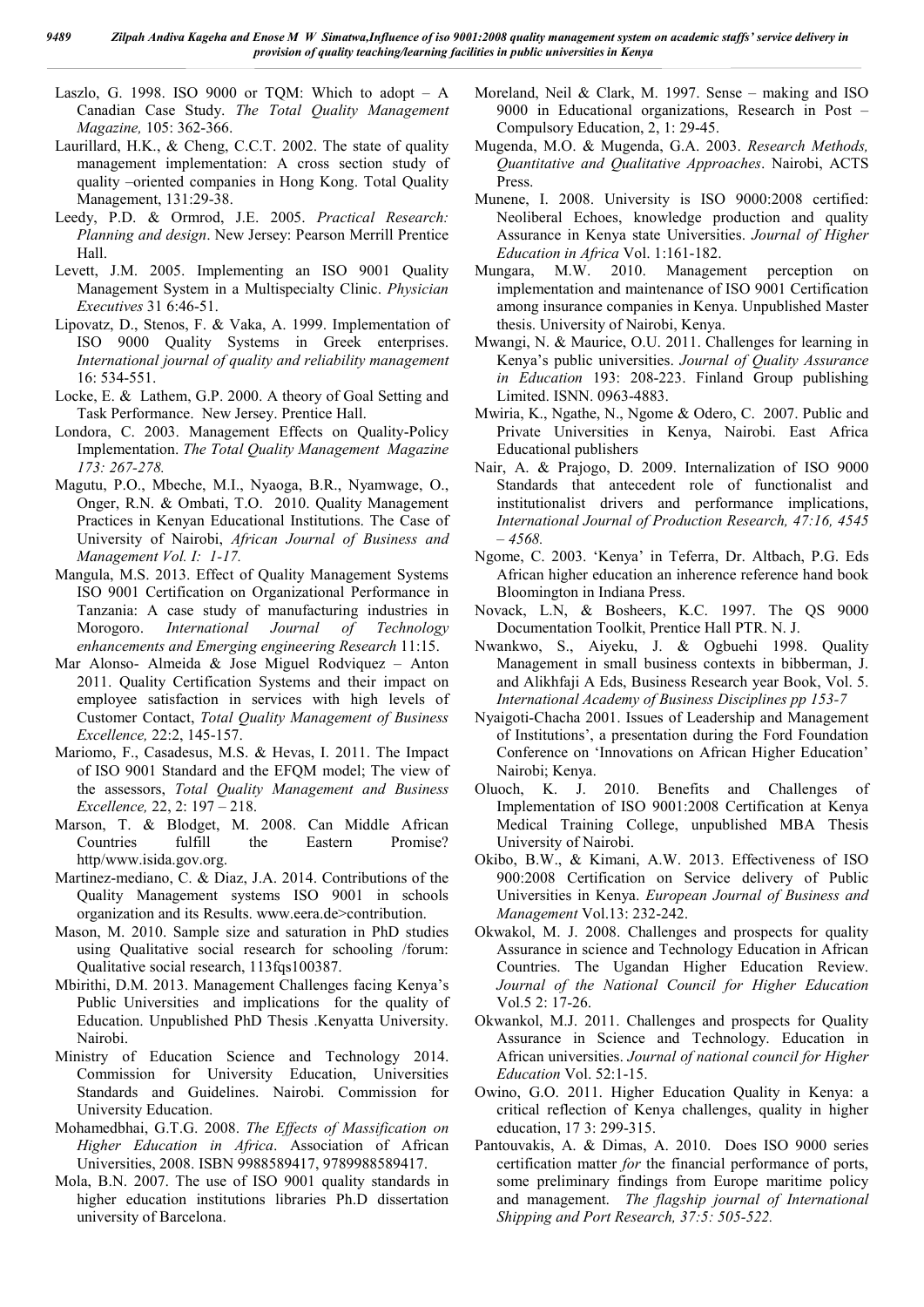- Phen Sui Low & Fong, Edwi, T.W. 2002. Preparations for ISO 9001: 2000 – A Study of ISO 9000: 1994 Certified Construction Firms, *Construction Management and Economics, 205:405 – 413.*
- Pheng Low Sui & Wee Hou Chia 2008. Middle Management Influence on the Effectiveness of ISO 9000 Quality Management Systems in Architectural Firms, *Architectural Engineering and Design Management,* 4: 3-4: 189 – 205.
- Philips, W.A. 2009. ISO 9001:2008 Internal Audits made Easy: Tools, Techniques and Step-by-Step guidelines for successful internal audits. ASQ Quality Press, Milwaukee. Winsconsin. U. S.
- Pina, Trigueros A., Jose & Selles Sansalvador, Manuel, E. 2008. Management and Measurement of Quality in ISO 9000 organizations: An empirical study in Spain. *Total Quality Management and Business Excellence, 195: 281 – 492.*
- Prajogo, D. 2008. The Sustainability of ISO 9001 in a Legal Organization, *the Service Industries Journal* 285: 603 – 614.
- Poksinska, B., Eklund, J., & Dahlgard J. 2006. ISO 9001: 2000 in small organizations, lost opportunities, benefits and influencing factors, *International Journal of Quality and Reliability Management.* Vol. 235:490-512.
- Poksinska, B., Kahgaard, J.J. & Antoni, M.C. 2002. The State of ISO 9000 certification. A study of Swedish Organization. *The TQM Magazine* 145: 297-306.
- Psomas, E. L., Fotopoulous, C. & Kafetzopolous, V.D. 2010. Critical Factors for Effective *Implementation* of ISO 9001 in SME Service Companies. *Managing Service quality*, 205:440-457*.*
- Quazi, A., Hesan, Hong wung Cheng & Meng Tuck Chan 2002. Impact of ISO 9000 Certification on Quality Management Practices: A Comparative Study, *Total Quality Management 131: 53 – 67.*
- Quazi, H.A. & Padibjo, S.R. 1998. A Journey Towards Total Quality Management Through ISO 9000 certification- A study on small and Medium-sized enterprises in Singapore *International Journal of Quality and Reliability management Vol. 15 5: 489-508.*
- Republic of Kenya, 2006. Transformation of Higher Education in Kenya to secure Kenya's Development in the knowledge economy. Report of the Public Universities Inspection Board, Nairobi.
- Republic of Kenya 2008. Republic of Kenya investing in the future of University Education, The National Strategy for University Education , 2007-2015. Ministry of Higher Education, Science and Technology, Nairobi.
- Ruto, D.K. 2011. Student factors Influencing Cheating in Undergraduate Examination in Universities in Kenya. Problems of Management in the 21<sup>st</sup> Century. Vol. 2: 1-9.
- Ruzevicius, J. 2005. Peculiarities of Quality Assurance in Higher Education: A study of Lithuanian Institutions. Retrieved from etalpykla.lituanistikadb.it>fedora>g… ISSN 1392-1142 ORGANIZACIJUVADYBA: SISTEMINIAI TYRIMAI: 2007.44: 107-122.
- Sakhivel, P.B. & Rajendran, G. 2005. Total Quality Management Implementation and Students Satisfaction of Academic Performance. The Total Quality Management Magazine*,* 193:259-273.
- Salah, A. 2014. An Assessment of Quality Management Systems Indicators for the ISO 9001:2008 Certified work Organizations in Kuwait, Unpublished PhD thesis Dublin City University.
- Salman, K., Irshad, M.Z. & Babak, M. 2012. Job Satisfaction among Academic Staff Comparative Analysis between Public and Private Universities of Punjab, Pakistan. *International Journal of Business and Management Vol. 7 No. 1*
- Sampaio, P., Saraiva, P. & Antonio Gumanaes Rodriques 2009. An analysis of ISO 9000 date in the world and the European Union, *Total Quality Management and Business Excellence,* 20 12: 1303 – 1320.
- Sampaio, P., Saraiva, P. & Rodriques Gumanaes Antonio 2010. A Classification Model for Prediction of Certification Motivations from the contents of ISO 9001 audit reports, *Total Quality Management and Business Excellence,* 21 12: 1279 – 1298.
- Sang, H.B. 2007. The relationship between ISO 9000 participation and educational outcomes of schools. Quality Assurance in Education, Vol. 153: 251-270.
- Santos, L., & Escanciano, C. 2002. Benefits of the ISO 9000:1994 System: Some Considerations to Reinforce Competitive Advantage. *International Journal of Quality & Reliability Management* 193: 321-44.
- Saraiva, P.M. & Duarte, B. 2003. ISO 9001 Some Statistical Results for a Worldwide Phenomenon, *Total Quality Management and Business Excellence,* 14:10, 1169 -1178*.*
- Sare, T. & Shifted, J.R. 2014. Investing in people, Berkeley, University of California Press.
- SARUA 2009. Leadership Challenges for Higher Education in Southern Africa. Leadership Dialogue, Vol.1 1, Southern Africa Regional Universities Association.
- Serdar, K. & David, A. 2006. Diffusion of ISO 9000 Certification in the Precast Concrete Industry, *Construction Management and Economics,* 24, 5: 485 – 495.
- Shad, D. 2011. An Empirical Study of the ISO 9000 Certification in Global Supply Chain of Maquiladuras, *International Journal of Production Research* 491: 215 – 234.
- Sifuna, D.N. 2003. Leadership in Kenya Public Universities and the Challenges of Autonomy and Academic Freedom: An Overview of Trends since Independence. *Council for the Development of Social Science Research in Africa*; JHEA/RESA Vol.10 1: 121-137.
- Sifuna, D. N. 2010. Some Reflections on the Expansion and Quality of Higher Education in Public Universities in Kenya, Research in post-compulsory Education Vol.15, No.4.
- Silverman, D. 2008. *Qualitative Research*. Olivers yard. New Delhi: Sage publications.
- Silvestro, R. & Cross, S. 2000. Applying the Service profit Chain in retail environment: Challenging the "Satisfaction mirror." *International Journal of service industry management*. Vol. 113:244-268.
- Singles, J., Ruel, G., & Van de Water, H. 2001. ISO 9000 Series Certification and performance. *International Journal of Quality and Reliability Management*. 181: 62-74.
- Sohail, M., Rajadurai, J. & Rahman, N. 2003. Managing quality in Higher Education a Malaysian case study. *International journal of Educational Management*, 174:141-146.
- Souza-Poza, A., Altinkilinic, M. & Searcy 2009. Implementing a Functional ISO 9001 Quality Management System in Small and Medium-Sized Enterprises. *International Journal of Engineering,* 33:220-228.
- Shwu ing Wu & Jui-hon Chan 2011. Comparison between Manufacturing Companies that are ISO Certified and those that are not certified using Performance Measurement